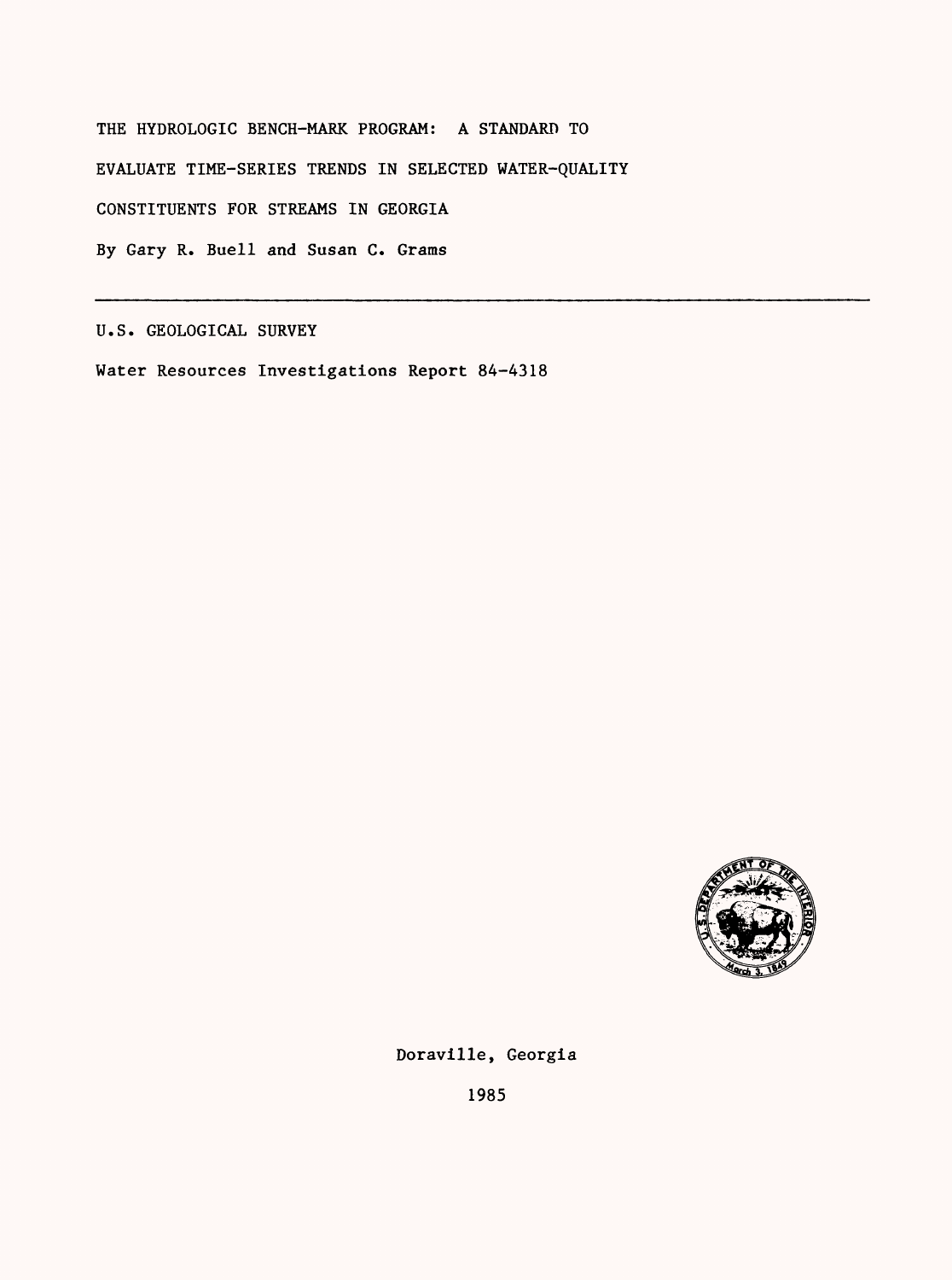UNITED STATES DEPARTMENT OF THE INTERIOR

DONALD PAUL HODEL, Secretary

GEOLOGICAL SURVEY

DALLAS L. PECK, Director

For additional information write to:

District Chief Georgia District Office U. S. Geological Survey 6481 Peachtree Industrial Blvd. Suite B Doraville, Georgia 30360

Copies of this report can be purchased from:

Open-File Services Section U. S. Geological Survey Western Distribution Branch Box 25425, Federal Center Denver, Colorado 80225 (Telephone: (303) 234-5888)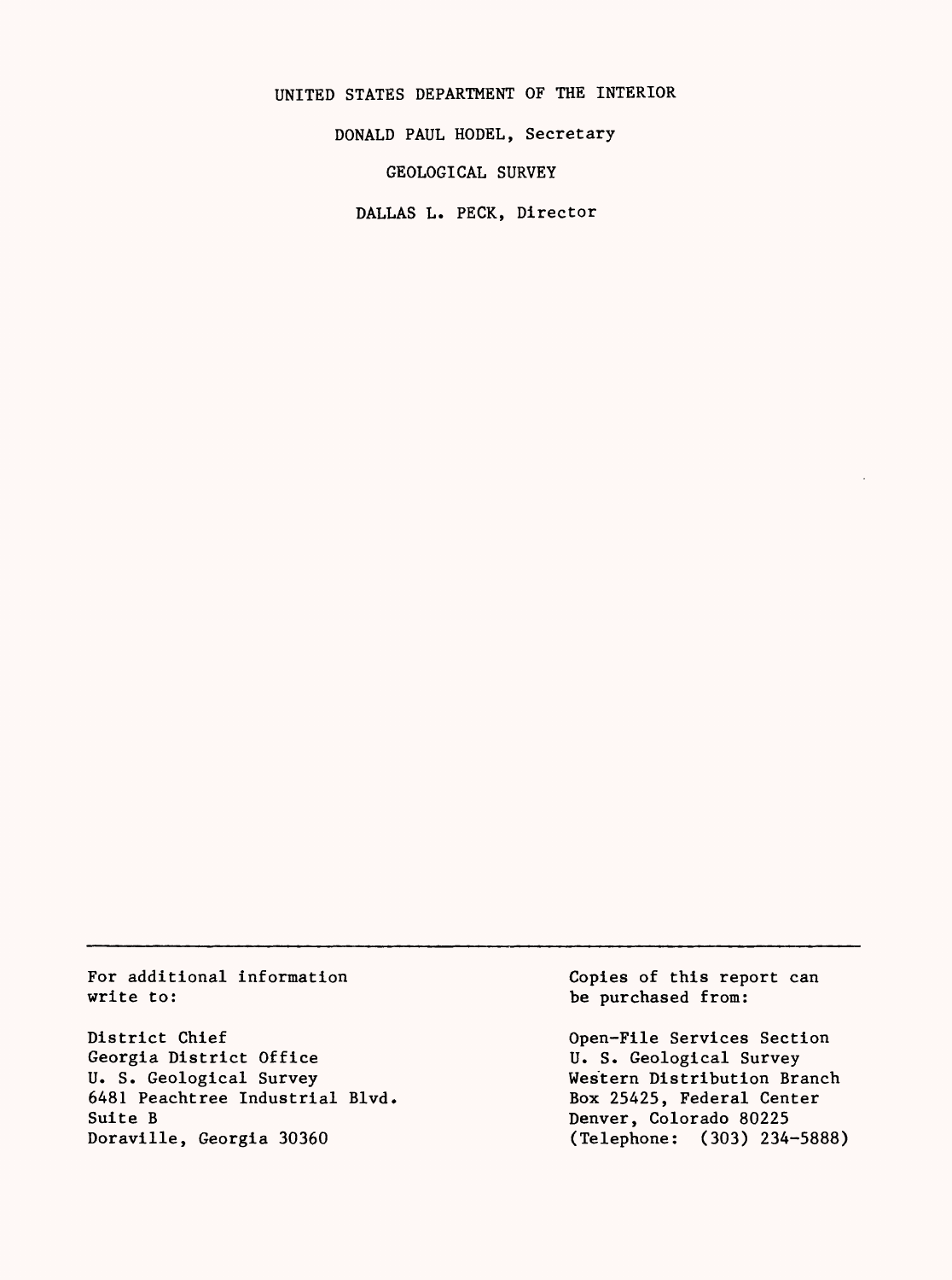# **CONTENTS**

# Page

| U.S. Geological Survey Hydrologic Bench-Mark Program          |    |
|---------------------------------------------------------------|----|
|                                                               |    |
|                                                               |    |
| Techniques for surface-water-quality data analysis            | ٦  |
| Techniques for land-cover data analysis                       | ר  |
|                                                               | ר  |
|                                                               | 6  |
| Water-quality and land-cover data base                        | 9  |
| Surface-water-quality and land-cover characteristics          |    |
| Time-series trend analysis of surface-water-quality data      | 11 |
|                                                               | 14 |
|                                                               | 14 |
|                                                               | 14 |
| Trends in total alkalinity and hardness                       | 14 |
| Trends in total nitrite-plus-nitrate nitrogen                 | 26 |
|                                                               | 26 |
| Surface-water-quality trends and their relation to land cover | 26 |
| Comparison of trends in modified basins with trends in the    |    |
|                                                               | 33 |
|                                                               | 33 |
|                                                               |    |
|                                                               | 35 |

# ILLUSTRATIONS

Page

| Figure        |           | Map showing locations of the five drainage basins<br>and their outflow sites                          | $\mathcal{I}$   |
|---------------|-----------|-------------------------------------------------------------------------------------------------------|-----------------|
|               | $2 \cdot$ | Graphs showing temporal changes in the land-cover<br>distributions of the five drainage basins during |                 |
|               |           | their periods of water-quality record                                                                 | 12              |
| Figures 3-19. |           | Graphs showing temporal trends in:                                                                    |                 |
|               |           | 3. Water discharge for the basin outflow sites                                                        | 15              |
|               |           | pH for the basin outflow sites                                                                        | 16              |
|               |           | 5.<br>Flow-residual pH for the basin outflow sites                                                    | 17 <sup>2</sup> |
|               |           | 6.<br>Conductivity for the basin outflow sites                                                        | 18              |
|               |           | 7.<br>Flow-residual conductivity for the basin                                                        |                 |
|               |           | outflow sites                                                                                         | 19              |
|               |           | 8. Total alkalinity for the basin outflow sites                                                       | 20              |
|               |           | 9.<br>Flow-residual total alkalinity for the basin                                                    | 21              |
|               |           | 10.<br>Total alkalinity discharge for the basin outflow                                               |                 |
|               |           |                                                                                                       | $22\,$          |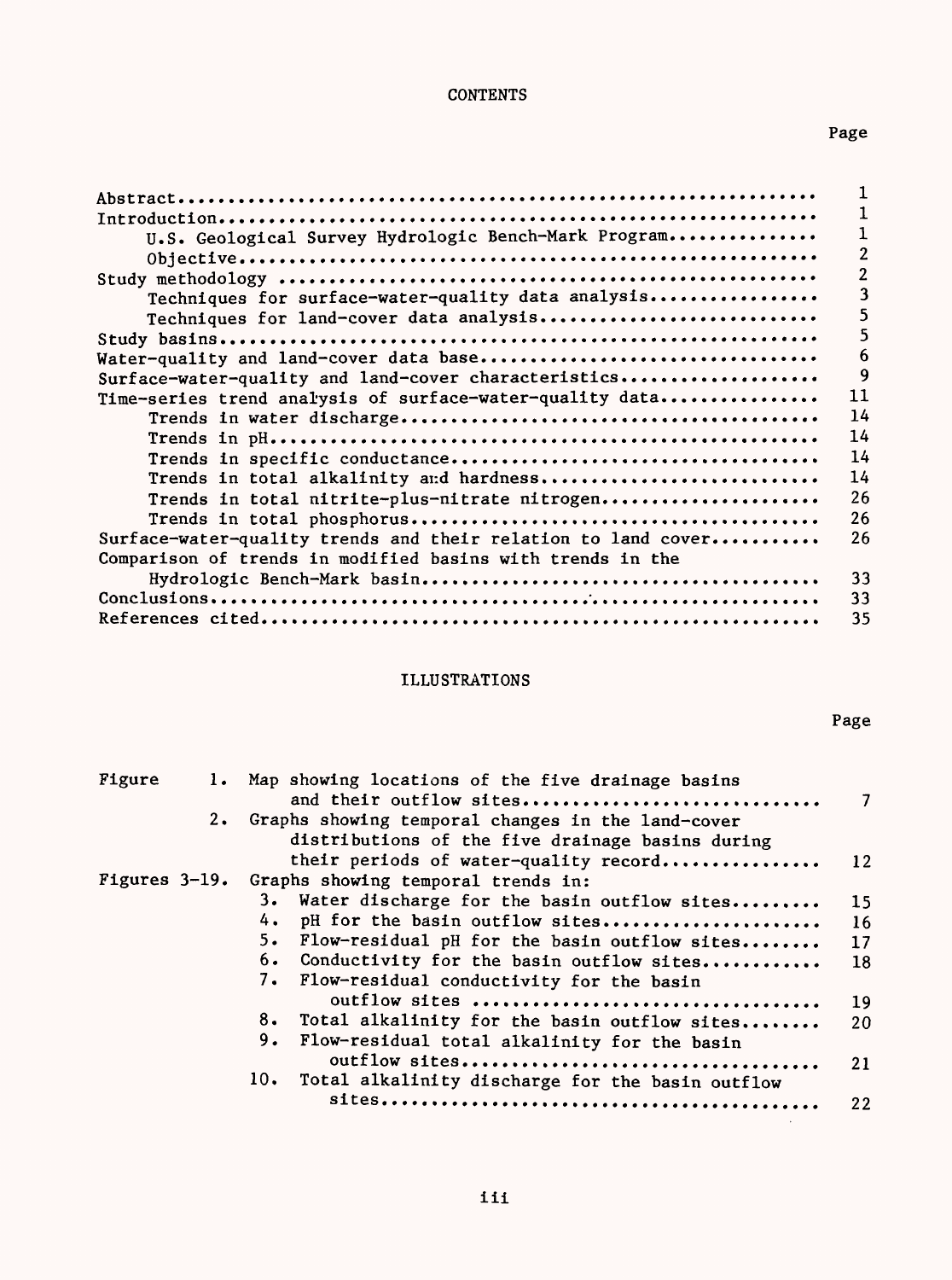# ILLUSTRATIONS -- Continued

| Figures $11-19$ . | Graphs showing temporal trends in:--Continued         |    |
|-------------------|-------------------------------------------------------|----|
|                   | Hardness for the basin outflow sites<br>11.           | 23 |
|                   | 12. Flow-residual hardness for the basin outflow      |    |
|                   |                                                       | 24 |
|                   | Hardness discharge for the basin outflow sites<br>13. | 25 |
|                   | Total nitrite-plus-nitrate nitrogen concen-<br>14.    |    |
|                   | tration for the basin outflow sites                   | 27 |
|                   | 15. Flow-residual total nitrite-plus-nitrate          |    |
|                   | nitrogen concentration for the basin                  |    |
|                   |                                                       | 28 |
|                   | 16. Total nitrite-plus-nitrate nitrogen discharge     |    |
|                   | for the basin outflow sites                           | 29 |
|                   | 17. Total phosphorus concentration for the basin      |    |
|                   |                                                       | 30 |
|                   | Flow-residual total phosphorus concentration<br>18.   |    |
|                   | for the basin outflow sites                           | 31 |
|                   | Total phosphorus discharge for the basin<br>19.       |    |
|                   |                                                       | 32 |
|                   |                                                       |    |

# TABLES

# Page

| Table | 1. Basin characteristics of the five study basins                                                                |     |
|-------|------------------------------------------------------------------------------------------------------------------|-----|
|       | 2. Summary statistics for the water-quality data used in                                                         |     |
|       | time-trend analysis and interbasin comparisons of                                                                |     |
|       |                                                                                                                  | -10 |
|       | 3. Linear regression models selected for removal of water-<br>discharge-associated variance in the water-quality |     |
|       |                                                                                                                  | 13  |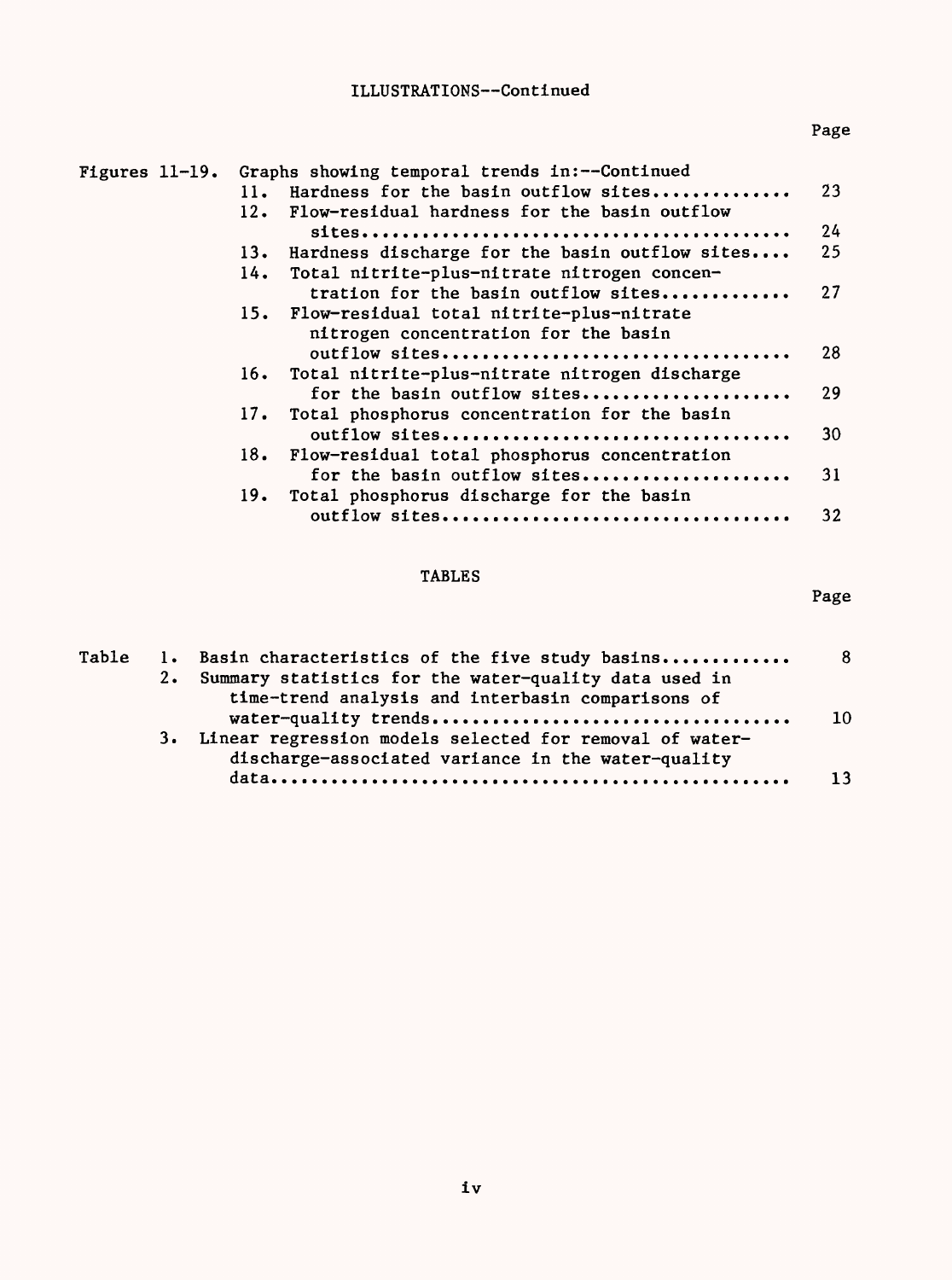## CONVERSION OF INTERNATIONAL SYSTEM UNITS (SI) TO INCH-POUND UNITS

To convert SI units to inch-pound units, the following conversion factors are used:

| $\frac{By}{\sqrt{2}}$ | To obtain inch-pound units                               |
|-----------------------|----------------------------------------------------------|
| 8.83937               | inch (in.)                                               |
| 0.62150               | mile (m1)                                                |
| 0.38618               | square mile $(mi^2)$                                     |
| 1,00000               | part per million (ppm)                                   |
| 35.31073              | cubic foot per second<br>$(ft^3/s)$                      |
| 0.00110               | ton (short) per day                                      |
| 1,00000               | micromho per centimeter<br>$(\mu \text{mho/cm})$ at 25°C |
|                       |                                                          |

Temperature, in degrees Fahrenheit (°F), can be degrees Celsius (°C) as follows: converted to temperature, in

 $^{\circ}$ F = 1.8°C + 32.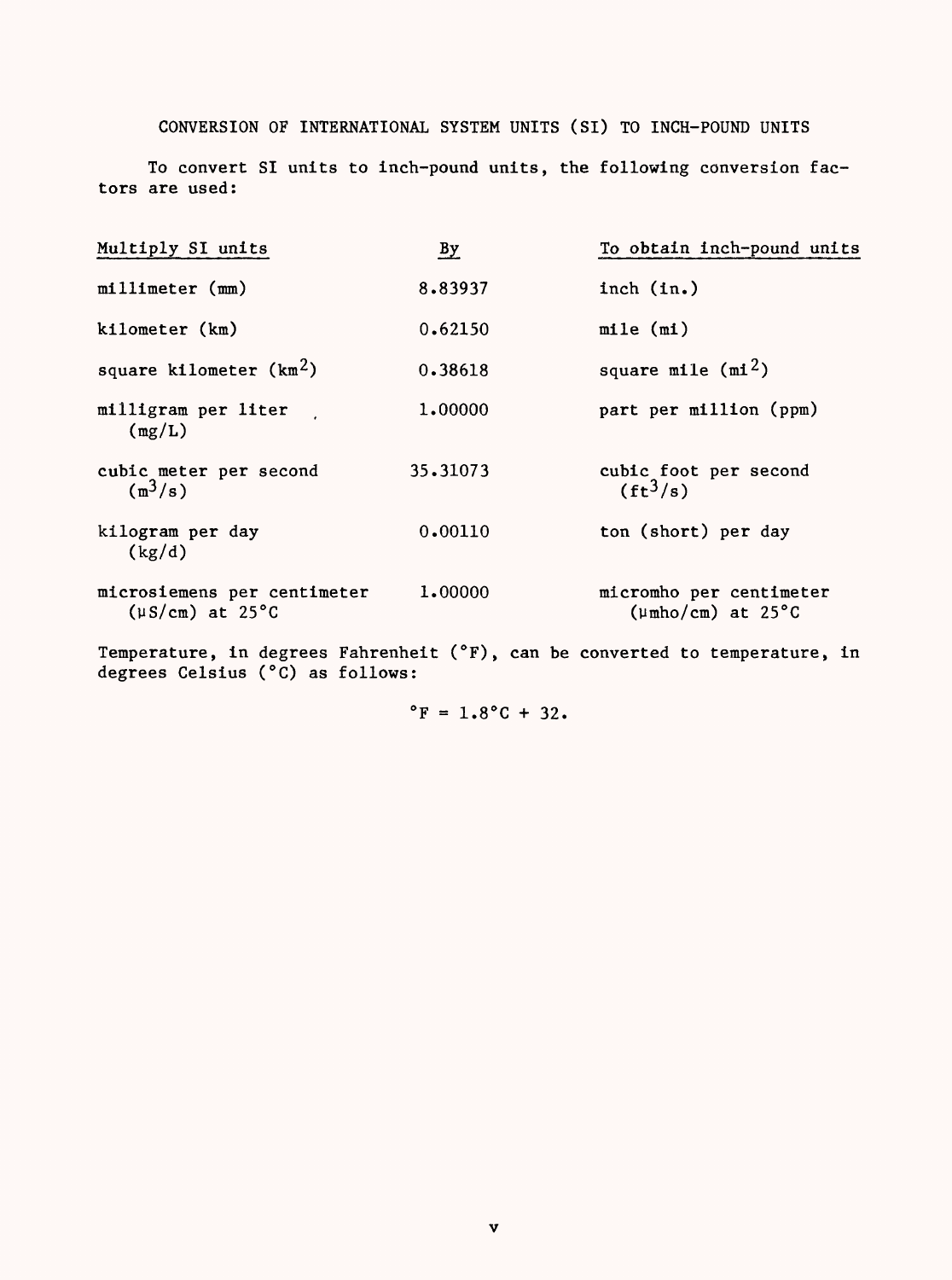## THE HYDROLOGIC BENCH-MARK PROGRAM: A STANDARD TO EVALUATE TIME-SERIES TRENDS IN SELECTED WATER-QUALITY CONSTITUENTS FOR STREAMS IN GEORGIA

By Gary R. Buell and Susan C. Grams

#### ABSTRACT

Significant temporal trends in monthly pH, specific conductance, total alkalinity, hardness, total nitrite-plus-nitrate nitrogen, and total phosphorus measurements at five stream sites in Georgia were identified using a rank correlation technique, the seasonal Kendall test and slope estimator. These sites include a U.S. Geological Survey Hydrologic Bench-Mark site, Falling Creek near Juliette, and four periodic water-quality monitoring sites. Comparison of raw data trends with streamflow-residual trends and, where applicable, with chemical-discharge trends (instantaneous fluxes) shows that some of these trends are responses to factors other than changing streamflow. Percentages of forested, agricultural, and urban cover within each basin did not change much during the periods of water-quality record and therefore these non-flow-related trends are not obviously related to changes in land cover or land use. Flow-residual water-quality trends at the Hydrologic Bench-Mark site and at the Chattooga River site probably indicate basin responses to changes in the chemical quality of atmospheric deposition. These two basins are predominantly forested and have received little recent human use. Observed trends at the other three sites probably indicate basin responses to various land uses and water uses associated with agricultural and urban land or to changes in specific uses.

#### INTRODUCTION

### U.S. Geological Survey Hydrologic Bench-Mark Program

The usefulness of Hydrologic Bench-Mark data in evaluating changes in surface-water-quality conditions in basins modified by human activity is examined in this study. The U.S. Geological Survey initiated the Hydrologic Bench-Mark Program in 1958 to provide a data base of hydrologic data on stream basins which are minimally affected by human impact (Cobb and Biesecker, 1971). Interpretation and analysis of these data can provide information which may be used to address water-quality-related objectives such as:

- 1) to document baseline water-quality conditions in basins where little or no cultural use has occurred or where an equilibrium with respect to basin use has been reached;
- 2) to analyze relations between basin characteristics and water-quality characteristics; and
- 3) to measure and evaluate the effects of basin use on water quality by comparing water-quality data from modified basins with water-quality data from Hydrologic Bench-Mark basins.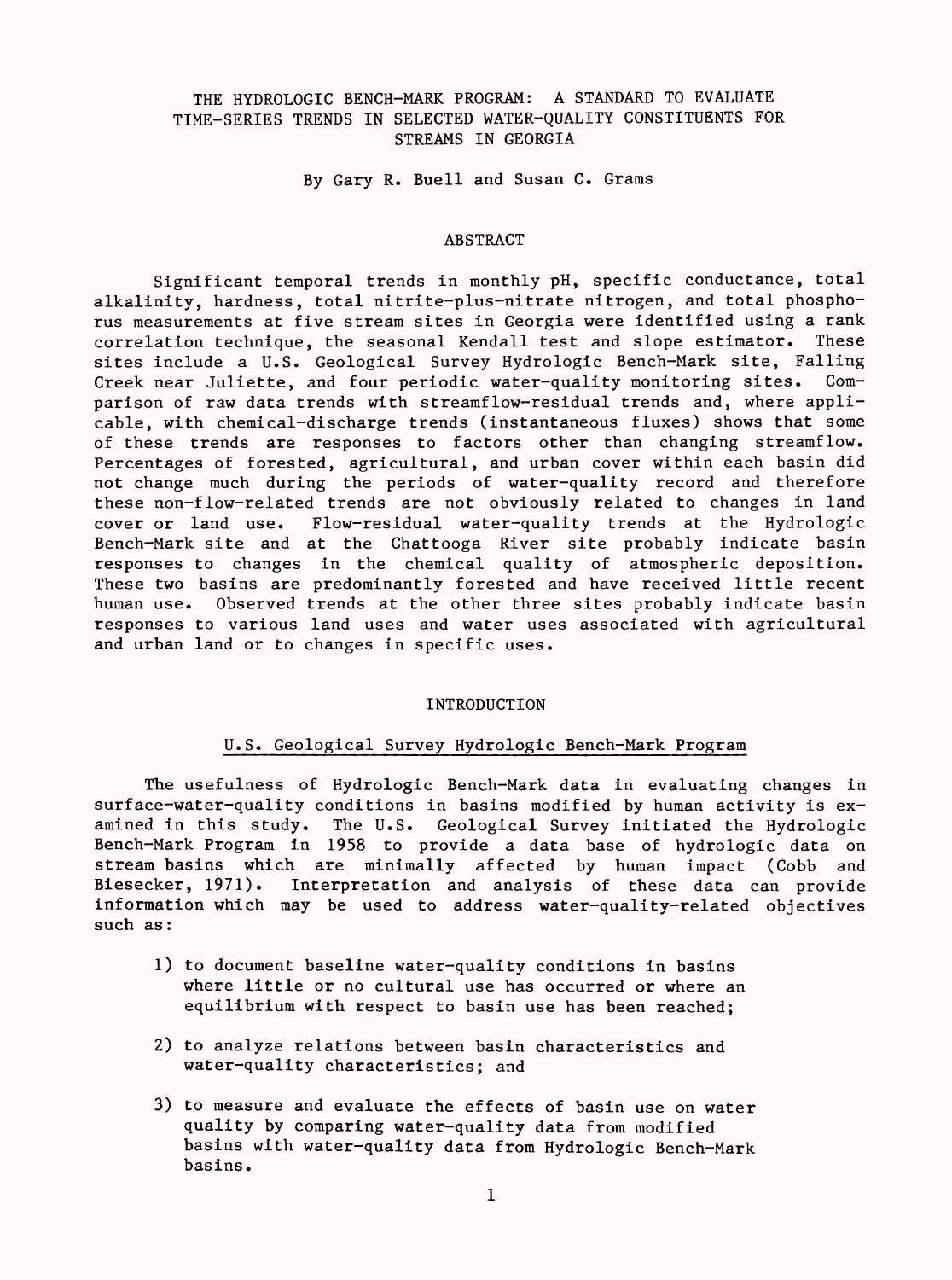Identification and quantification of hydrologic processes in Bench-Mark basins can provide a baseline against which effects of human basin use can be measured. Data from relatively undisturbed basins also provide an opportunity to measure the impact of regional influences on hydrology if those influences are the only disturbing factors affecting the basins. One method to assess the possible impact of basin use on water quality is to identify the time-dependent water-quality processes in modified basins and to statistically compare those processes with the same processes that occur in Hydrologic Bench-Mark basins.

Factors that define the surface-water quality in a watershed are basin geology, soil characteristics, precipitation quantity and quality, runoff characteristics, ground-water discharge, soil-water and ground-water residence times, land use, and water use. The synergistic effects of these factors may result in stream-quality trends. Interbasin comparisons of waterquality time-series trends can provide useful information on the importance of one or more of these influencing factors if the "extraneous" factors can be isolated.

#### Objective

The objective of this study is to identify the possible effects of land use on surface-water quality by comparing water-quality time-series trends and land-cover data in four basins with water-quality time-series trends and land-cover data from a Geological Survey Hydrologic Bench-Mark basin. The use of a control basin to evaluate the effects of land use on water quality in modified basins relates to several objectives of the Hydrologic Bench-Mark Program as previously discussed.

#### STUDY METHODOLOGY

The effects of land-cover type and land use on water quality should be more visible if the effects of other intervening factors (geology, soils, precipitation, streamflow variation) can be removed. A combination of techniques is used in this study to remove variance in the data caused by some of the effects other than land use. Modified basins that have similar geologic characteristics were selected to minimize possible interbasin differences related to different geologic and soil characteristics. Linear regression of selected water-quality variables on water discharge was used to remove streamflow-related variance in the water-quality data. Time series of flow-residual water-quality data were then tested for temporal trend using a rank correlation analysis, the seasonal Kendall test and seasonal Kendall slope estimator (Smith and others, 1982). Relations between water quality and land use in each basin were then examined by comparing time-series trends in residual water-quality data with time trends in land-cover distributions.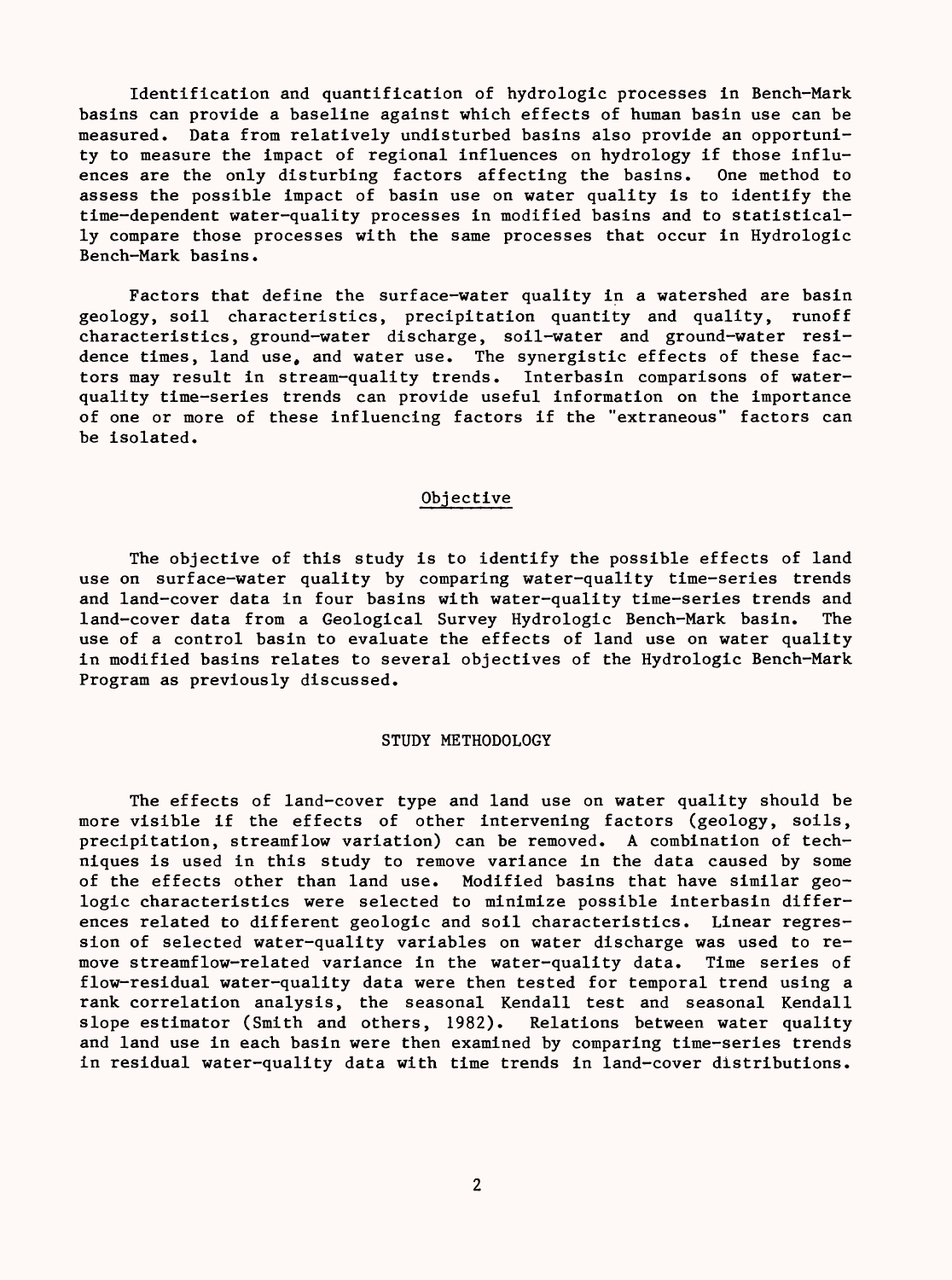#### Techniques for surface-water-quality data analysis

Water-quality data used in this study were retrieved from the Geological Survey WATSTORE (National WATer Data STOrage and REtrieval System) waterquality file and analyzed with statistical software available through SAS Institute Inc. The Statistical Analysis System (SAS) software is documented in SAS Institute Inc. (1982a and 1982b). The initial characterization of each basin with respect to the water-quality variables chosen for study involved computation of the mean, median, minimum, maximum, standard deviation, and standard error of the mean for values of specific conductance, and for concentrations of total alkalinity, hardness, total nitrite-plus-nitrate nitrogen, and total phosphorus. The pH data used in this report are characterized by the median, minimum, and maximum values. These statistics were used to provide information about underlying chemical differences between the five basins.

Variance associated with water-discharge was removed from the waterquality data with one of the following linear regression models:

$$
f(c) = \beta_0 + \beta_1 \cdot f(Q) + \varepsilon, \qquad (1)
$$

| where $f(c) = c$ |                |                                | (a1) | LINEAR or      |
|------------------|----------------|--------------------------------|------|----------------|
|                  |                | $f(c) = ln(c)$                 | (a2) | LOGARITHMIC    |
|                  | and $f(Q) = Q$ |                                | (b1) | LINEAR         |
|                  | $f(Q) = 1/Q$   |                                | (b2) | <b>INVERSE</b> |
|                  |                | $f(Q) = ln(Q)$                 | (b3) | LOGARITHMIC or |
|                  |                | $f(Q) = 1/(1 + \beta \cdot Q)$ | (b4) | HYPERBOLIC.    |

The variable c is the instantaneous value of the water-quality variable,  $Q$  is the instantaneous water discharge,  $\beta_0$  and  $\beta_1$  are regression parameters, and  $\epsilon$  is the error term. In general, the linear and logarithmic forms of the model describe the behavior of constituents adsorbed onto silt or clay particles that can be resuspended from the stream-channel bottom during periods of high velocities associated with increasing water discharge. The inverse form of the model describes a dilution/concentration process applicable to dissolved constituents.

The hyperbolic form of the model is derived from a mass balance equation proposed by Johnson and others (1969) to describe the mixing of baseflow ground water with storm-water runoff:

$$
C_0 \cdot V_0 + C_a \cdot V_a = C \cdot (V_0 + V_a), \qquad (2)
$$

where  $C_0$  = soil-water (ground water) constituent concentration,

 $V_{\text{o}}$  = soil-water volume,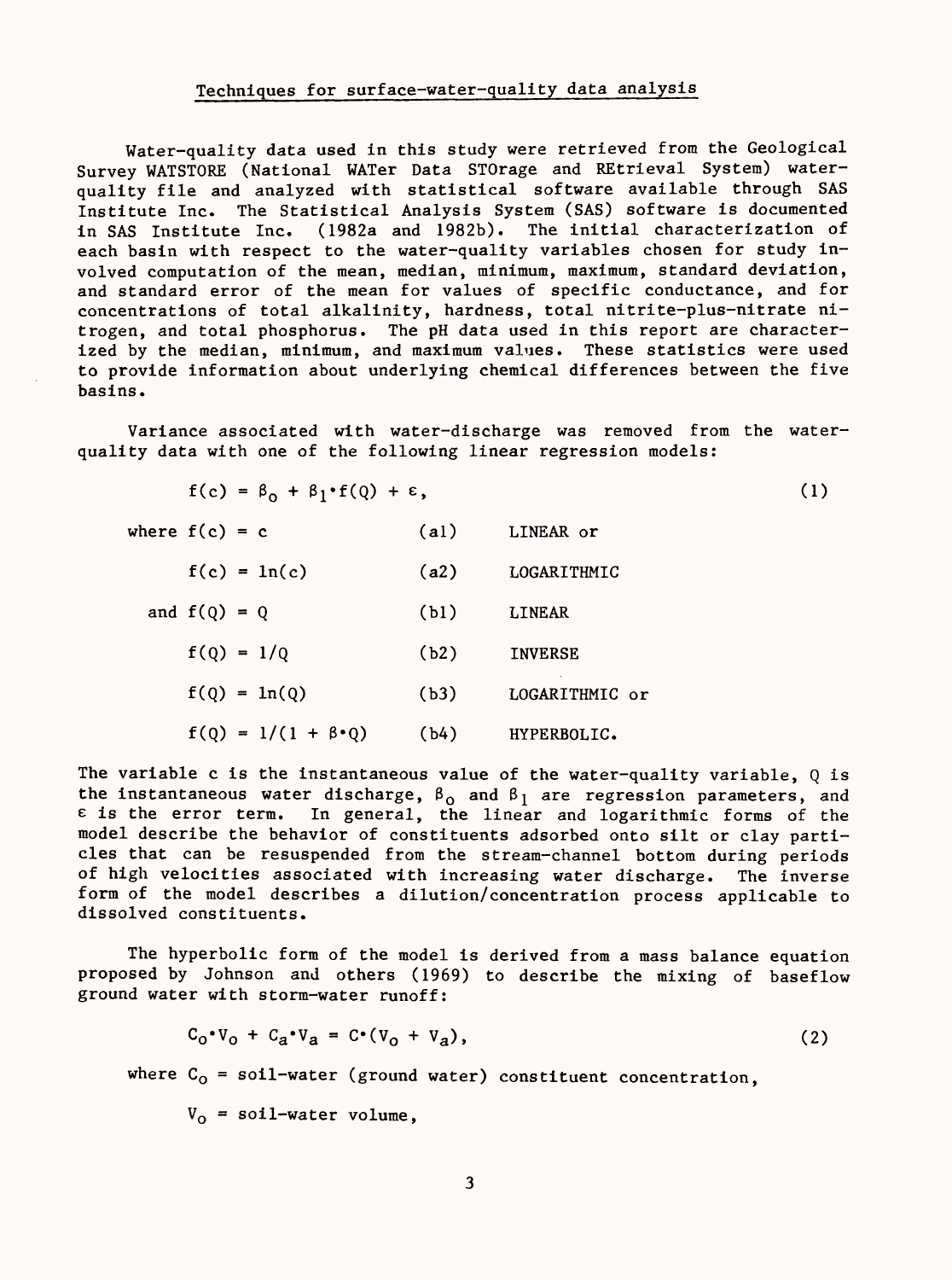$C_a$  = storm-water constituent concentration,

 $V_a$  = storm-water volume,

and c = constituent concentration of the resultant streamflow.

Equation (2) reduces to the equivalent linear model

$$
C = \beta_0 + \beta_1 \cdot (1/(1 + \beta \cdot Q)) + \epsilon
$$
 (3)

In the hyperbolic discharge function, equation (b4), the coefficient  $\beta$  is related to the water discharge according to the formula,

$$
\beta = 10^{(-2.5 \cdot [1og10(Q)] + X)}.
$$
 (4)

where X varies from  $10^{0.0}$  to  $10^{3.5}$ . Eight iterative hyperbolic models are thus generated for testing with the SAS procedure STEPWISE.

The hyperbolic model assumes that the watershed is a closed system and, through the coefficient  $\beta$ , takes into account the soil-water residence time in the basin. Because this model explains the physical mixing of chemically distinct waters, it has an added advantage over the other models. The model selection procedure based on equation (4) was used by Smith and others (1982) to remove discharge-related variance in total phosphorus data from 303 streamflow and chemical-quality stations in the Geological Survey National Stream Quality Accounting Network (NASQAN).

The MAXR option of the SAS procedure STEPWISE was used to select the "best" one-variable model based on the highest correlation coefficient (SAS Institute Inc., 1982b, p. 102). Only models associated with at least 10 percent of the variance (r-squared greater than or equal to 0.10) and significant at the 0.05 level were used for flow adjustment. Once appropriate models were selected for each of the water-quality variables, those models were re-run using the SAS procedure REG (SAS Institute Inc., 1982b, p. 39-83) to obtain an output data set of predicted and residual values based on the selected regression models. The REG procedure was chosen over other SAS regression procedures because of its overall flexibility in writing comprehensive output data sets, residuals analysis options, and facility for testing timeseries data for first-order autocorrelation (Durbin-Watson statistic).

The following procedure was used to test for trend in time series of (1) the raw constituent data, (2) regression residuals, and, where applicable, (3) chemical-discharge values (instantaneous chemical loads). In the first procedure, a nonparametric rank correlation analysis was done on the time series using the seasonal Kendall test, a modified form of Kendall's tau statistic developed by Hirsch and others (1982). The seasonal Kendall test was applied to the three categories of time series using an experimental SAS procedure, SEASKEN (Crawford and others, 1983). This procedure also computes a slope estimate, which provides a measure of trend magnitude, the seasonal Kendall slope estimator. The Kendall slope estimate is comparable to the slope one would obtain with a linear regression of the dependent variable on time. For linear time series, the computed slope is in units per year (milligrams per liter per year, microsiemens per year). In this report linear

 $\frac{1}{4}$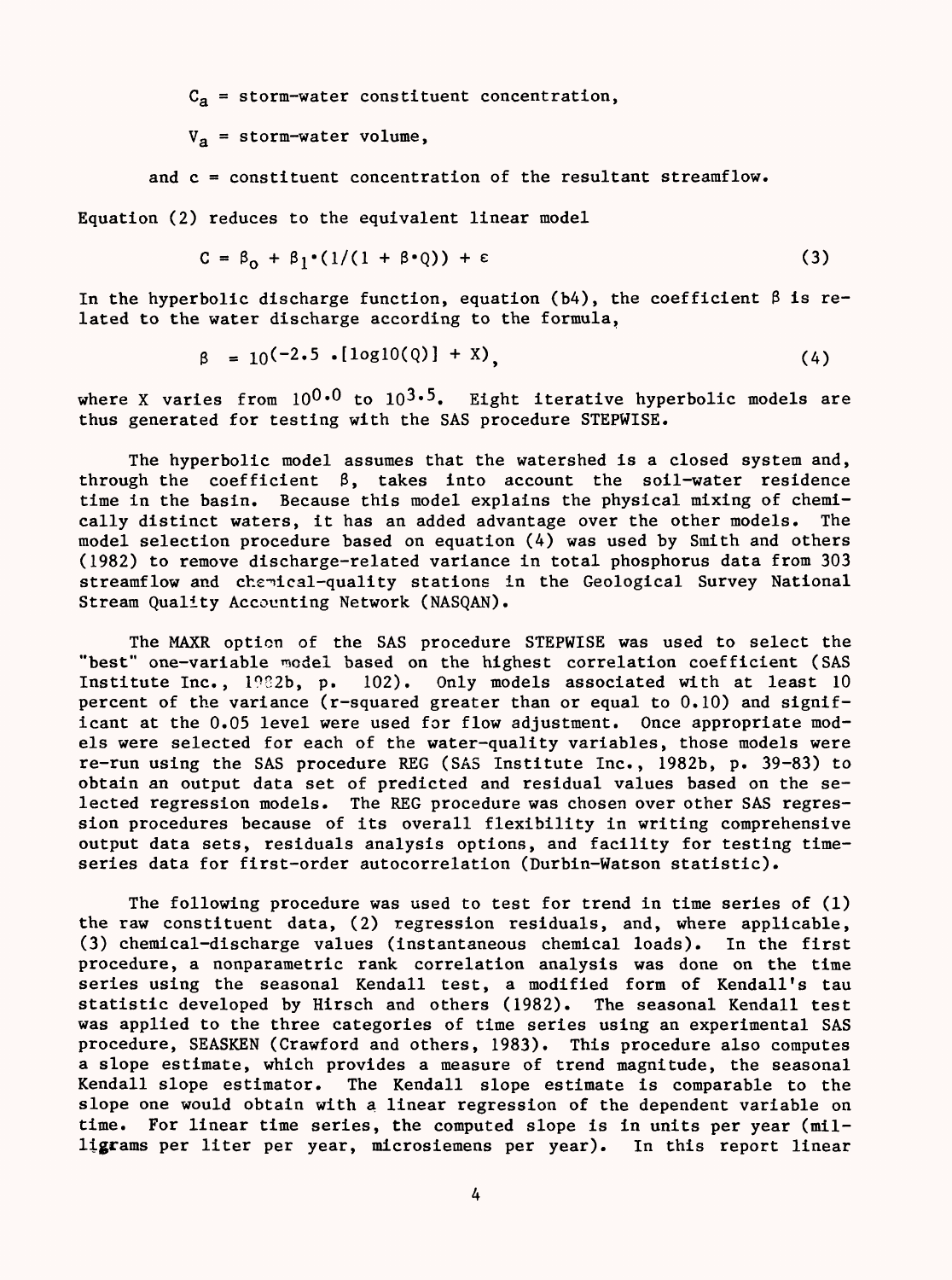slopes are adjusted to the period-of-record mean values and expressed as percent of the mean per year. Slopes were not computed from logarithmic time series, but rather the residual logarithms were transformed back to actual residuals and then tested for trend.

## Techniques for land-cover data analysis

Land-cover types for each basin were identified using Level I of the land-use and land-cover classification system described in Anderson and others (1976). Percentages of forest (type 4), agricultural (type 2), and urban (type 1) land were computed from the Georgia Resource Inventory Vegetation Maps (Georgia Department of Natural Resources, 1978) and the Geological Survey L-series maps by digitizing the areas of the mapping units, summing the areas of like mapping units, and expressing the summed areas as percentages of the total basin area. Percentages were approximated from the aerial photographs using a stratified systematic aligned sampling design (Snedecor and Cochran, 1967; Berry and Baker, 1968). Aerial photographs were divided into 7.5-minute latitude by 7.5-minute longitude sections which corresponded to the the Geological Survey 7.5-minute topographic maps. Land-cover types in each section were tabulated using a grid overlay containing 576 intersection points (nodes) having a horizontal internodal distance of about 0.30 mile and a vertical internodal distance of about 0.36 mile. Node counts were then expressed as percentages of land-cover types for each stratum. Total percentages were computed from individual stratum percentages weighted by partial area according to Snedecor and Cochran (1967).

Whether or not the various land-cover data sources used in this study were representatively sampled was not determined. The L-series maps produced by the Geological Survey are 85-percent accurate when compared with ground truth (Fitzpatrick-Lins, 1980). No confidence limits could be computed for the estimates of land cover obtained from the Georgia Resource Inventory Vegetation Maps. A similar problem existed with the Geological Survey and the Agricultural Stabilization and Conservation Service aerial photographs. Because ground truth verification of the cover type at the nodes was not done for either set of photographs, binomial standard errors for the correct identification of a particular cover type were not computed and thus the minimum node density for a particular level of confidence was not determined.

The effects of grid-cell size and grid spatial alignment on the accuracy of the estimation of land-cover percentages are discussed in Wehde (1982). He determined that the critical internodal distance was controlled by the size of the smallest homogeneous map unit. As long as the grid-cell size is at least as small as the smallest homogeneous area (on the map or photograph), the estimates of land-cover percentages are assumed to be reasonably accurate. This assumption was used in determining an appropriate grid-cell size for this study.

### STUDY BASINS

The Hydrologic Bench-Mark basin used in this study encompasses the drainage area upstream from the gaging station and water-quality sampling site at Falling Creek near Juliette, Ga. (station 02212600). This basin is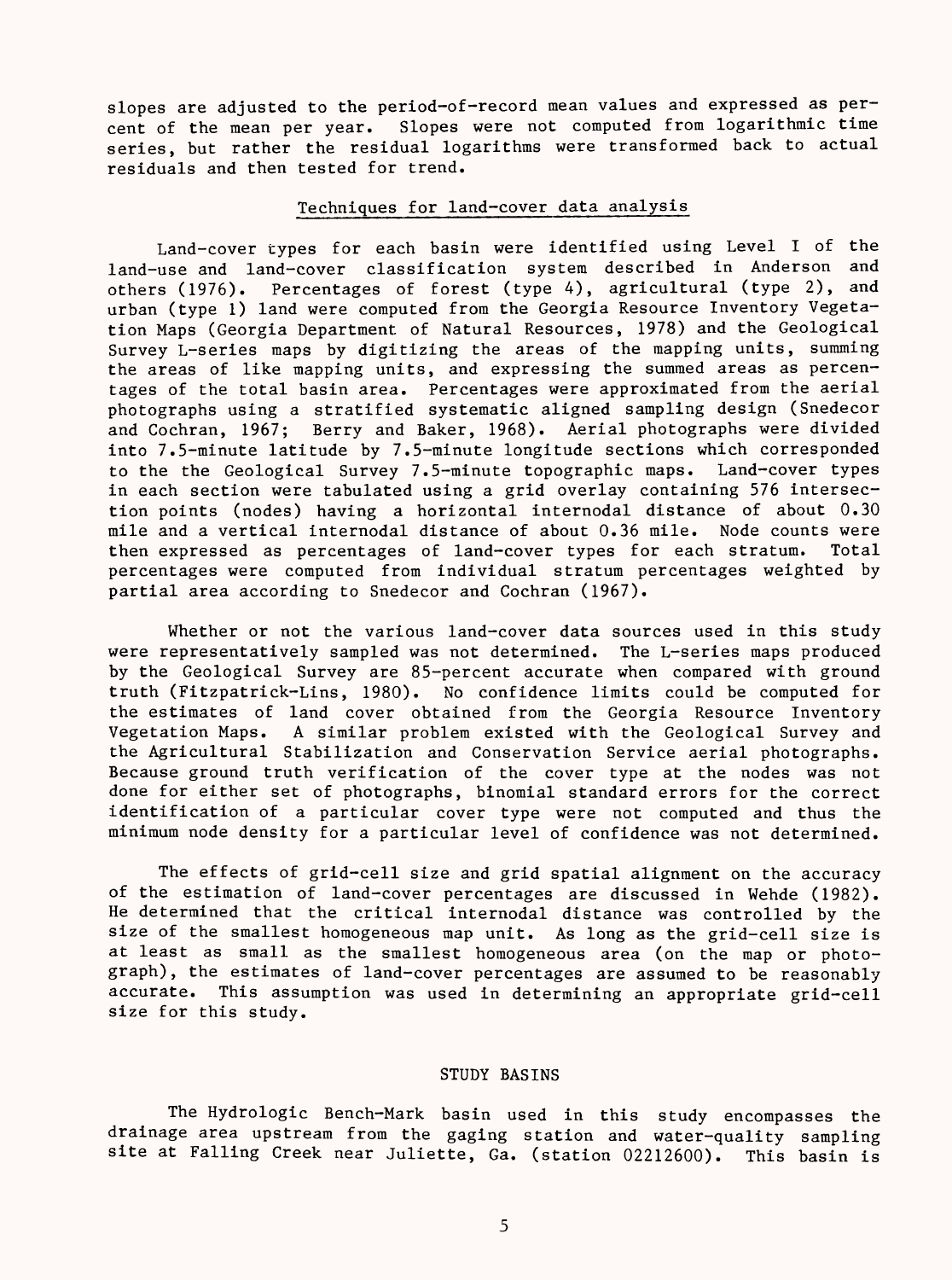located just north of the Fall Line in the Piedmont physiographic province. Three of the four basins compared with the Bench-Mark basin are also in the Piedmont province and one is in the Blue Ridge province. The three Piedmont basins are (1) the North Oconee River drainage upstream from the City of Athens water intake (station 02217740), (2) the Peachtree Creek drainage upstream from the gaging station at Northside Drive in Atlanta (station 02336300), and (3) the Sweetwater Creek drainage upstream from the gaging station near Austell (station 02337000). The Blue Ridge basin is the Chattooga River drainage upstream from the gaging station near Clayton (station 02177000). The locations of these five basins and their outflow sampling sites are shown in figure 1. Summary data on basin elevation ranges, drainage areas, numbers of tributaries, and bedrock geology for the five basins are presented in table 1.

Land-cover types. vary widely among the five basins. The Bench-Mark basin is predominantly forested and located almost entirely within the Oconee National Forest and Piedmont National Wildlife Refuge. The Chattooga River basin is also mostly forested. Parts of the Chattahoochee National Forest in Georgia, the Nantahala National Forest in North Carolina, and the Sumter National Forest in South Carolina compose most of this basin. Both the North Oconee River and Sweetwater Creek basins are both mixed agricultural land and forest with small amounts of urban land. The Peachtree Creek basin is predominantly urban land.

Average annual precipitation for the five basins ranges from about 1,200 mm for the Bench-Mark basin to about 2,000 mm for the Chattooga River basin. The North Oconee River, Peachtree Creek, and Sweetwater Creek basins all average about 1,350 mm (Plummer, 1983).

### WATER-QUALITY AND LAND-COVER DATA BASE

Data were selected for water-quality variables common to all five basins and for which suitably long periods (9 to 15 years) of record exist. These variables are pH, specific conductance, total alkalinity (as CaCO3), hardness (as  $CaCo<sub>3</sub>$ ), total nitrite-plus-nitrate nitrogen (as N), and total phosphorus (as P). These data were collected as part of the Geological Survey Hydrologic Bench-Mark Program at Falling Creek near Juliette since October 1967; streamflow data were collected since July 1964. The other four sites are sampled as part of a water-quality monitoring network operated by the Geological Survey in cooperation with the Georgia Department of Natural Resources, Environmental Protection Division. Monthly water-quality data have been collected at the Chattooga River and Sweetwater Creek sites since February 1968, at the North Oconee River site since July 1974, and at the Peachtree Creek site from November 1969 to May 1972 and without interruption since July 1975.

Hardness data are available only for the Chattooga River, Falling Creek, and Sweetwater Creek sites. Hardness analyses were discontinued for the Chattooga River and Sweetwater Creek sites in September 1977.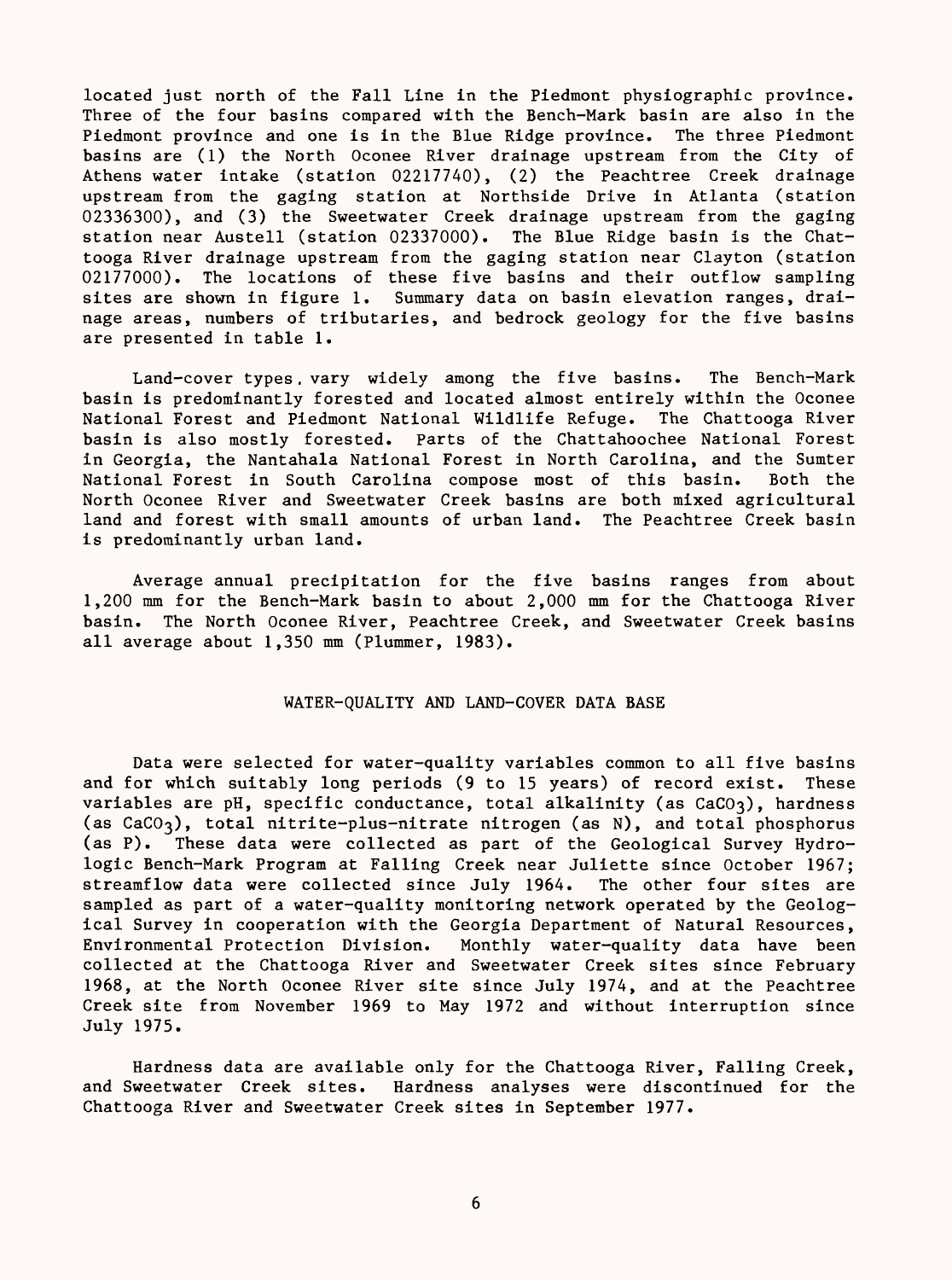

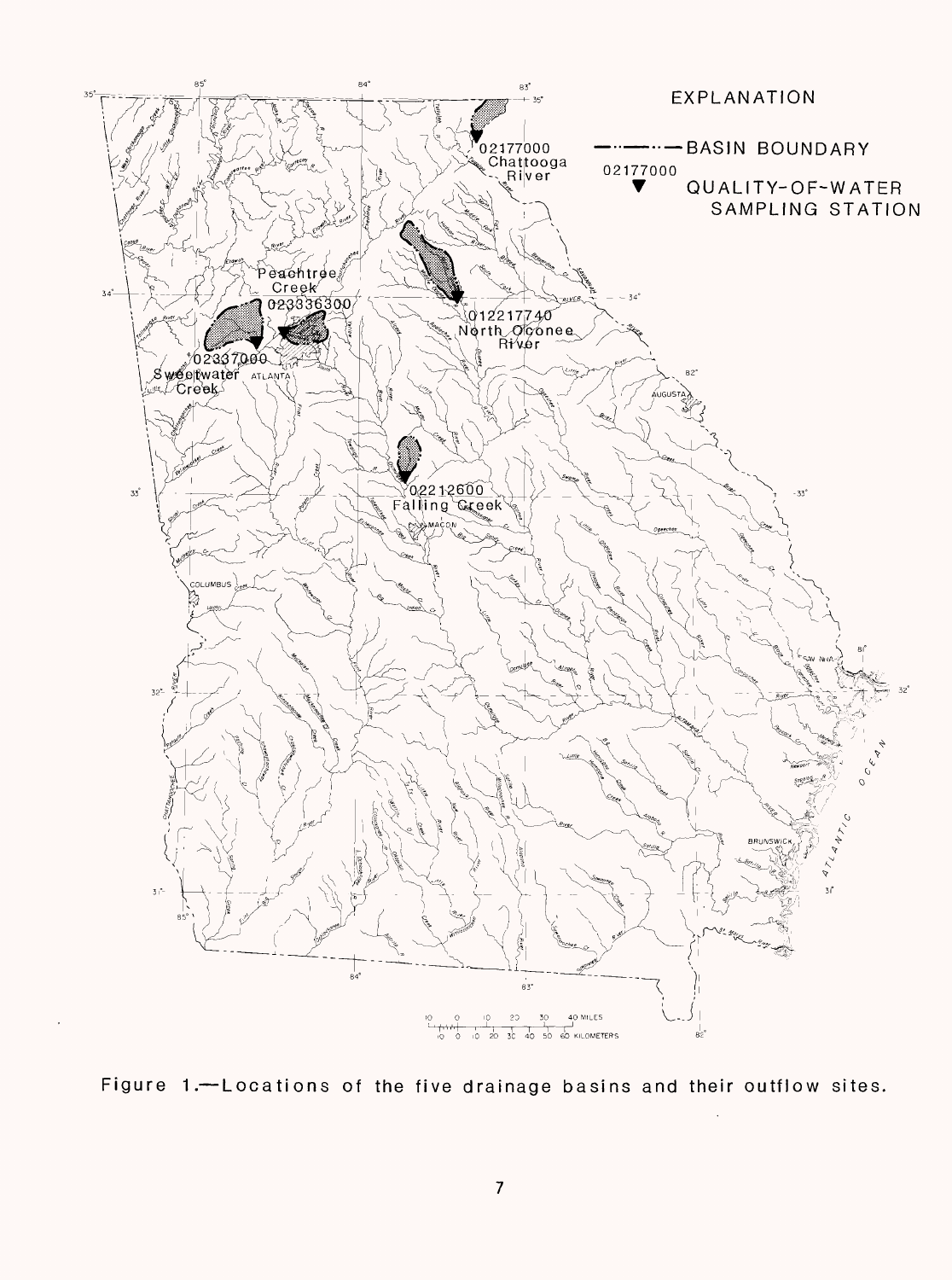| Basin name                         | sampling<br>station<br>number<br>USGS | Minimum<br>eleva-<br>tion<br>$\binom{m}{n}$ | Maximum<br>eleva-<br>tion<br>$\widehat{E}$ | Drainage<br>(km <sup>2</sup> )<br>area | $classif1 -$<br>cation of<br>outflow<br>(order)<br>Stream<br>site | of tri-<br>Number<br>butar<br>$-i$ es | Bedrock                                                                                                        |
|------------------------------------|---------------------------------------|---------------------------------------------|--------------------------------------------|----------------------------------------|-------------------------------------------------------------------|---------------------------------------|----------------------------------------------------------------------------------------------------------------|
| Chattooga River<br>near Clayton    | 02177000                              | 355.40                                      | 1,463.04                                   | 536.6                                  | 6th                                                               | I                                     | gneiss<br>Biotite plagioclase<br>Hornblende gneiss.<br>Muscovite schist.<br>Biotite schist.<br>Granite gneiss. |
| Falling Creek near<br>Juliette     | 02212600                              | 112.78                                      | 210.01                                     | 187.1                                  | 5th                                                               | 46                                    | Hornblende gneiss<br>Biotite gneiss.<br>gneiss.<br>Metagabbro.<br>Diorite.<br>Diorite<br>Schist.<br>Norite.    |
| North Oconee River<br>above Athens | 02217740                              | 170.69                                      | 384.96                                     | 699.9                                  | 5th                                                               | 139                                   | schist.<br>Hornblende schist.<br>gneiss.<br>Biotite gneiss.<br>Quartz-mica<br>Granite.<br>Granite              |
| Peachtree Creek<br>at Atlanta      | 02336300                              | 227.38                                      | 329.79                                     | 225.0                                  | 4th                                                               | 20                                    | gneiss.<br>Biotite plagioclase<br>Granite gneiss.<br>Amphibolite.                                              |
| Sweetwater Creek<br>near Austell   | 02337000                              | 261.21                                      | 459.94                                     | 637.7                                  | 6th                                                               | $\frac{1}{4}$                         | Biotite/muscovite/garnet<br>granite.<br>Muscovite schist.<br>Amphibolite.<br>Porphyritic<br>schist.            |

 $\ddot{\phantom{0}}$ 

Table 1.--Basin characteristics of the five study basins Table 1.--Basin characteristics of the five study basins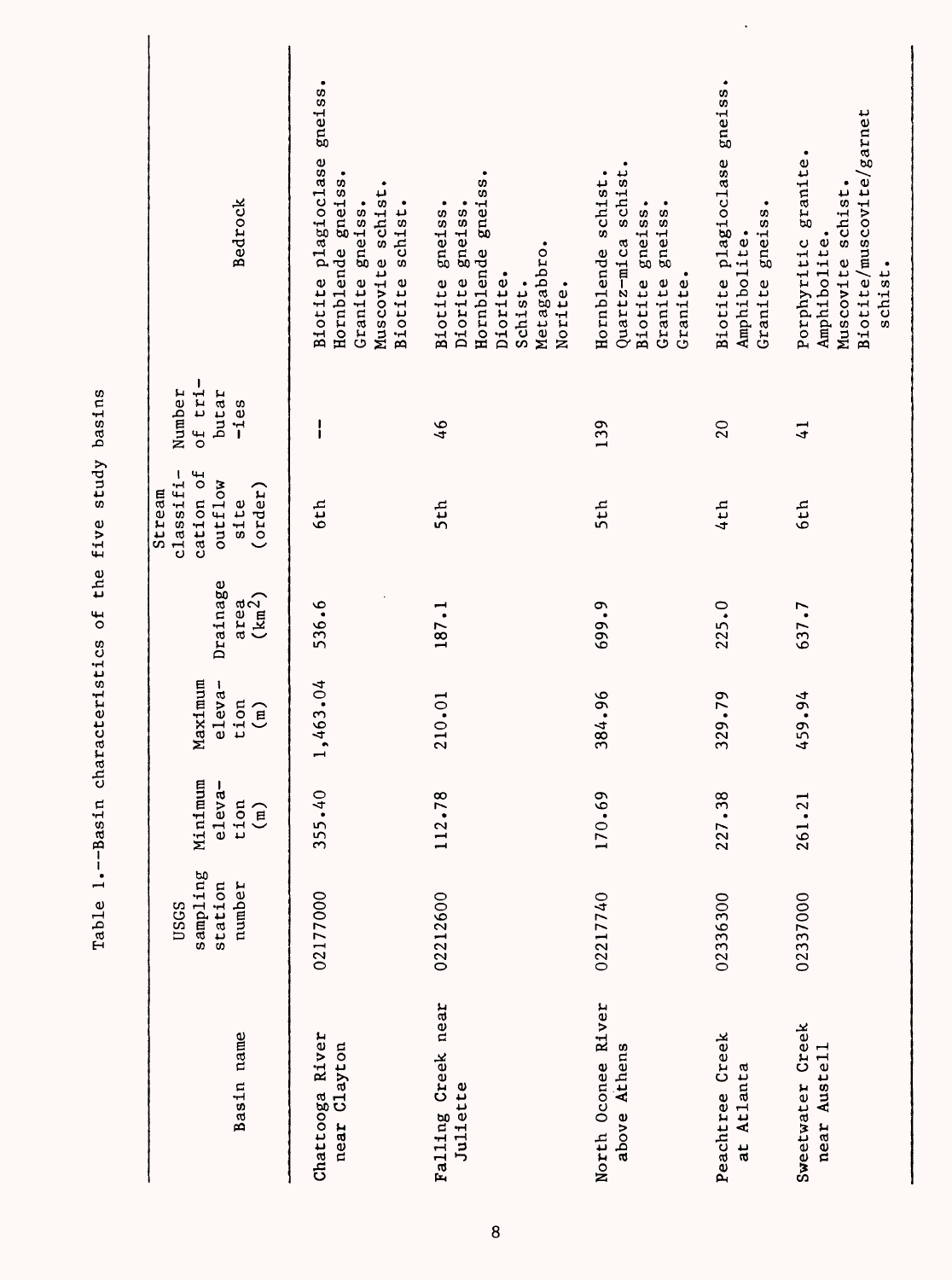Continuous-record streamflow data have been collected at the Chattooga River site since October 1939, at the Peachtree Creek site since June 1958, and at the Sweetwater Creek site since March 1937 (Stokes and others, 1983). The North Oconee River site is not gaged. Streamflow data for this site are obtained from a stage-discharge rating derived from quarterly water-discharge measurements.

The land-cover data used in this report were compiled from three sources: (1) the Georgia Resource Assessment Program Resource Inventory Vegetation Maps (Georgia Department of Natural Resources, 1978), (2) U.S. Geological Survey 1:250,000 land-use/land-cover maps (L-series maps), and (3) blackand-white aerial photographs (U.S. Department of Agriculture, Agricultural Stabilization and Conservation Service photoindices and Geological Survey National High Altitude Program photographs).

Although water use is a significant factor affecting surface-water quality, the compilation and interpretation of detailed water-use data are outside the scope of this study.

#### SURFACE-WATER-QUALITY AND LAND-COVER CHARACTERISTICS

Summary descriptive statistics for the surface-water-quality data used in this study are presented in table 2. All five basins have surface waters of similar pH. Period-of-record medians for pH ranged from a low of 6.7 standard units for the Chattooga River site (station 02177000) to a high of 7.2 standard units at the Falling Creek site (station 02336300), a range of 0.5 standard unit. The Hydrologic Bench-Mark site (station 02212600) had the greatest range in individual pH values. The specific conductance values reported at each site were low. These values ranged from a mean of 13  $\mu$ S/cm at 25°C at the Chattooga River site to a mean of 124  $\mu$ S/cm at 25°C at the Peachtree Creek site. Total alkalinities at the five sites were low. Means ranged from 5.2 mg/L at the Chattooga River site to 50 mg/L at the Falling Creek site. Hardness data are not available for the North Oconee River and Peachtree Creek sites. Of the other three sites, Falling Creek had the highest mean hardness at 44 mg/L, followed by Sweetwater Creek at 19 mg/L, and the Chattooga River at 3.4 mg/L. Values of specific conductance and concentrations of total alkalinity and hardness were much lower at the Chattooga River site, which is in the Blue Ridge physiographic province, than at the other four sites, which are in the Piedmont province.

The Peachtree Creek site had the highest mean total nitrite-plus-nitrate nitrogen and mean total phosphorus concentrations of the five sites, with means of 0.47 and 0.22 mg/L, respectively. The North Oconee River and Sweetwater Creek sites both had intermediate mean total nitrite-plus-nitrate nitrogen concentrations of 0.32 and 0.25 mg/L, respectively. The Chattooga River and Falling Creek sites were low in nitrite-plus-nitrate nitrogen. Mean total phosphorus was next highest in Sweetwater Creek at 0.10 mg/L. Total phosphorus concentrations at the Chattooga River, Falling Creek, and North Oconee River sites were low, with means of 0.05 mg/L or less.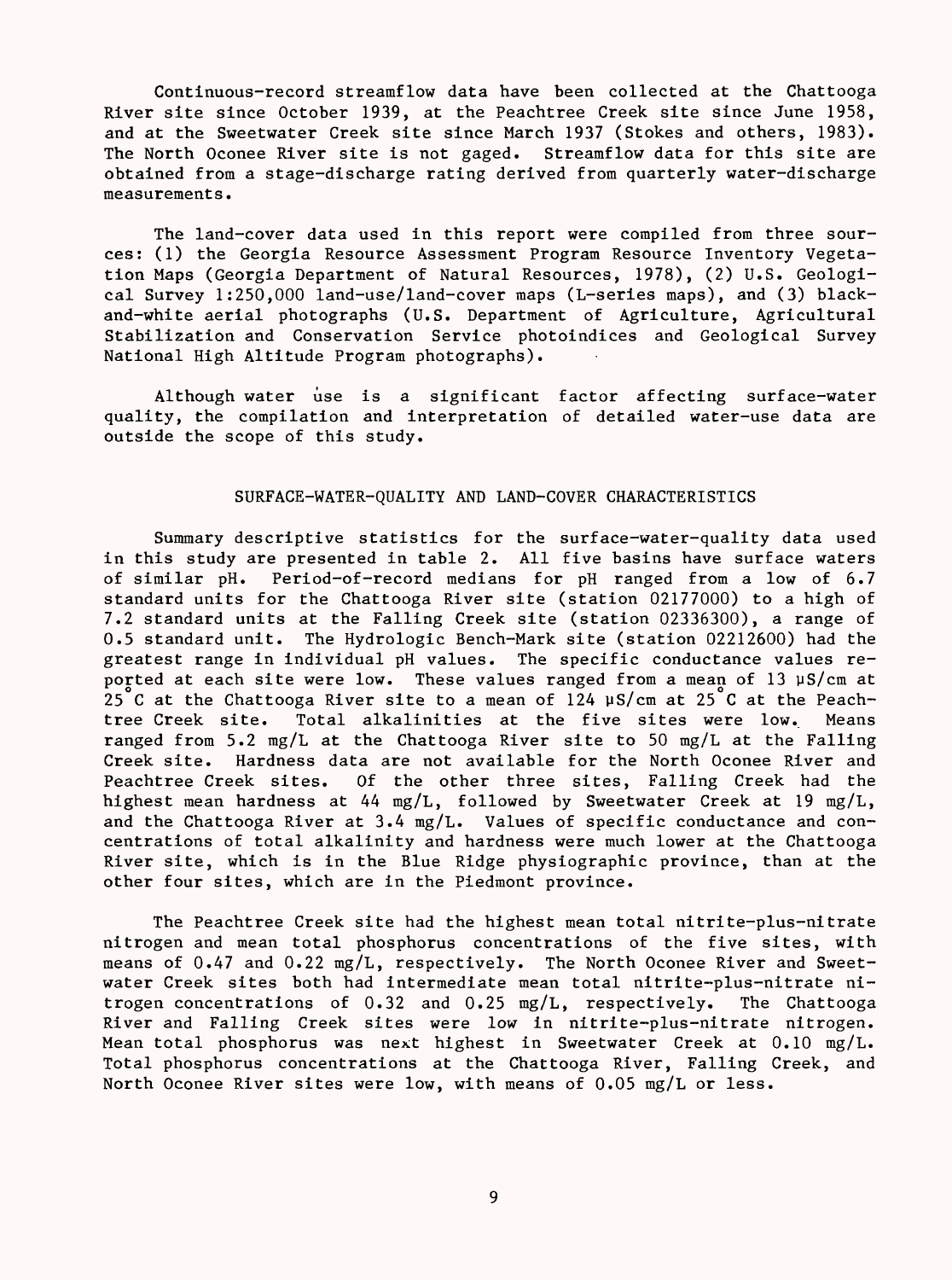[Period of record in water years: 02177000, 1968-82 (1968-77, hardness); 02212600, 1968-82;<br>02217740, 1974-82; 02336300, 1970-82; 02337000, 1968-82 (1970-77, hardness). <, less than.<br>0n1y median, minimum, and maximum val

|                                                                    | N   | Mean    | Median                      | Minimum                                                    | Maximum | Standard<br>deviation | Standard<br>error<br>of the<br>mean |
|--------------------------------------------------------------------|-----|---------|-----------------------------|------------------------------------------------------------|---------|-----------------------|-------------------------------------|
|                                                                    |     |         | pH (standard units)         |                                                            |         |                       |                                     |
| Chattooga River near                                               | 128 |         | 6.7                         | $5 - 8$                                                    | 7.6     |                       |                                     |
| Clayton (02177000)<br>Falling Creek near                           | 164 |         | $7 - 2$                     | 5.3                                                        | 8.9     |                       |                                     |
| Juliette (02212600)<br>North Oconee River above                    | 92  |         | 7.0                         | 6.4                                                        | 7.4     |                       |                                     |
| Athens (02217740)<br>Peachtree Creek at                            | 147 |         | $7 - 1$                     | 6.0                                                        | 7.9     |                       |                                     |
| Atlanta (02336300)<br>Sweetwater Creek near<br>Austell (02337000)  | 166 |         | 6.9                         | 5.8                                                        | 8.8     |                       |                                     |
|                                                                    |     |         |                             | Specific conductance (microsiemens per centimeter at 25°C) |         |                       |                                     |
| Chattooga River near                                               | 116 | 13      | 13                          | 7                                                          | 26      | 2.3                   | $0 - 2$                             |
| Clayton (02177000)<br>Falling Creek near<br>Juliette (02212600)    | 164 | 116     | 121                         | 28                                                         | 222     | 30                    | 2.3                                 |
| North Oconee River above<br>Athens (02217740)                      | 92  | 54      | 54                          | 32                                                         | 73      | 8.5                   | .9                                  |
| Peachtree Creek at<br>Atlanta (02336300)                           | 141 | 124     | 131                         | 36                                                         | 250     | 36                    | $3 - 0$                             |
| Sweetwater Creek near<br>Austell (02337000)                        | 150 | 70      | 68                          | 33                                                         | 160     | 18                    | 1.5                                 |
|                                                                    |     |         |                             | Total alkalinity (mg/L as CaCO3)                           |         |                       |                                     |
| Chattooga River near                                               | 105 | $5 - 2$ | 5.0                         | $3 - 0$                                                    | 10      | $1 - 3$               | $\cdot$ 1                           |
| Clayton (02177000)<br>Falling Creek near                           | 150 | 50      | 51                          | 15                                                         | 80      | 15                    | 1.2                                 |
| Juliette (02212600)<br>North Oconee River above                    | 79  | 20      | 20                          | 8.0                                                        | 29      | 4.5                   | $\cdot$ 5                           |
| Athens (02217740)<br>Peachtree Creek at                            | 97  | 40      | 42                          | 11                                                         | 60      | 11                    | 1.1                                 |
| Atlanta (02336300)<br>Sweetwater Creek near<br>Austell (02337000)  | 131 | 22      | 21                          | $8 - 0$                                                    | 38      | 6.1                   | $\cdot$ 5                           |
|                                                                    |     |         | Hardness (mg/L as $CaCO3$ ) |                                                            |         |                       |                                     |
| Chattooga River near                                               | 56  | 3.4     | 3.0                         | 2.0                                                        | 8.0     | 1.3                   | $\cdot$ 2                           |
| Clayton (02177000)<br>Falling Creek near                           | 127 | 44      | 46                          | 17                                                         | 62      | 11                    | 1.0                                 |
| Juliette (02212600)<br>Sweetwater Creek near<br>Austell (02337000) | 64  | 19      | 19                          | 12                                                         | 31      | 3.9                   | .5                                  |
|                                                                    |     |         |                             | Nitrite-plus-nitrate (mg/L as N)                           |         |                       |                                     |
| Chattooga River near<br>Clayton (02177000)                         | 115 | .04     | .02                         | .01                                                        | .18     | .03                   | < 0.01                              |
| Falling Creek near<br>Juliette (02212600)                          | 107 | .05     | .05                         | .00                                                        | .21     | .04                   | < 01                                |
| North Oconee River above<br>Athens (02217740)                      | 92  | .32     | .32                         | .04                                                        | .86     | .11                   | .01                                 |
| Peachtree Creek at<br>Atlanta (02336300)                           | 159 | .47     | .46                         | .05                                                        | .84     | $\cdot$ 1/            | .01                                 |
| Sweetwater Creek near<br>Austell (02337000)                        | 149 | .25     | .26                         | .02                                                        | .56     | .10                   | .01                                 |
|                                                                    |     |         |                             | Total phosphorus (mg/L as P)                               |         |                       |                                     |
| Chattooga River near<br>Clayton (02177000)                         | 113 | .03     | .02                         | .02                                                        | .10     | .02                   | < 01                                |
| Falling Creek near<br>Juliette (02212600)                          | 107 | .03     | .02                         | .00                                                        | .25     | .04                   | $\langle .01$                       |
| North Oconee River above<br>Athens (02217740)                      | 92  | .05     | .04                         | .02                                                        | .29     | .04                   | $\langle .01$                       |
| Peachtree Creek at<br>Atlanta (02336300)                           | 151 | .22     | $\cdot$ 11                  | .02                                                        | 1.00    | .24                   | .02                                 |
| Sweetwater Creek near<br>Austell (02337000)                        | 148 | .10     | .08                         | .02                                                        | .36     | .07                   | .01                                 |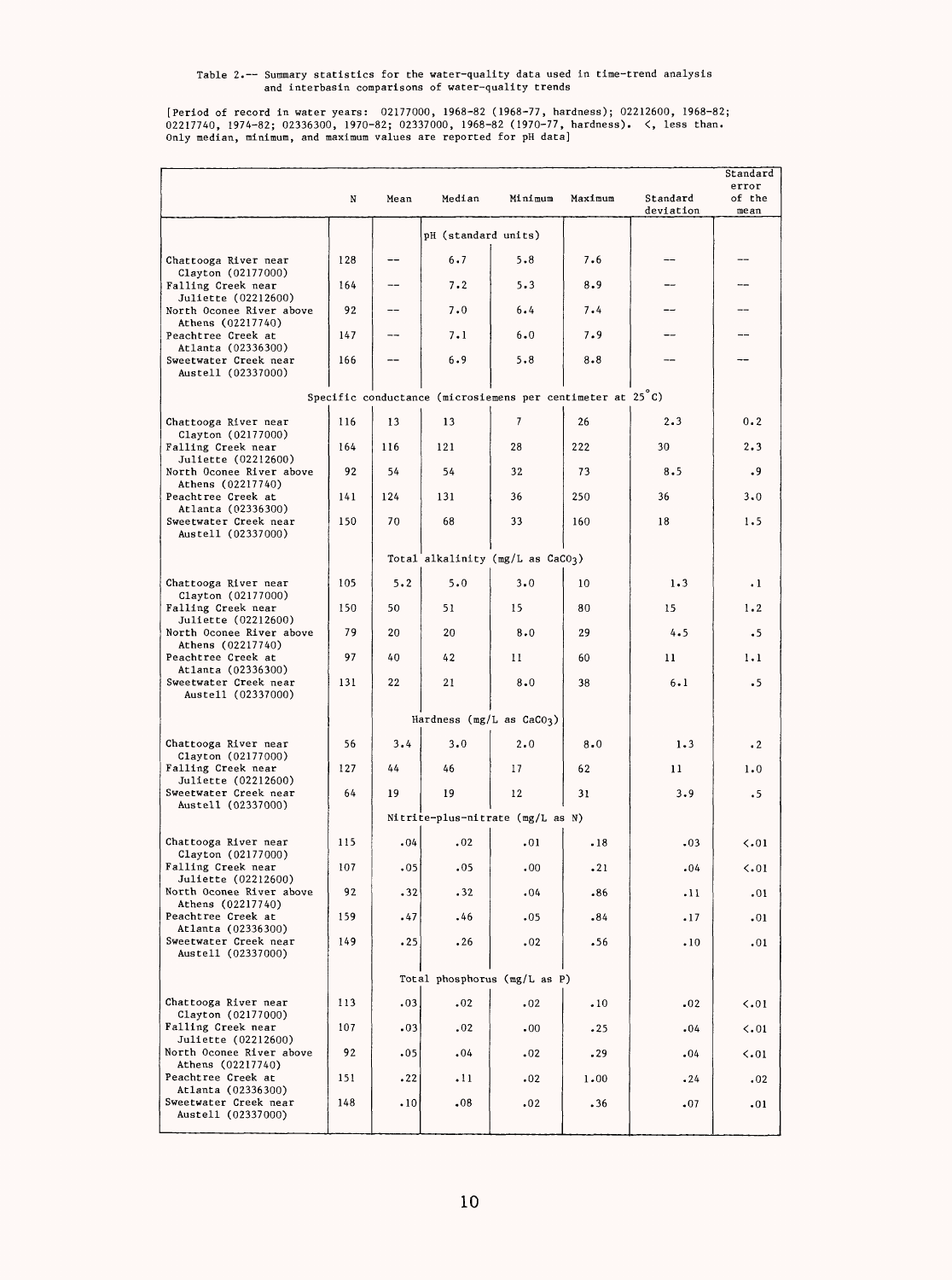The study basins have a wide range of land use as indicated by differences in land-cover distributions (fig. 2), but the proportions of the various cover types within each basin have remained relatively constant during the periods addressed by this study. The Chattooga River and Falling Creek basins have about 96 percent and 93 percent forest cover, respectively. The North Oconee River basin has about 57 percent forest cover, 39 percent agricultural cover (cropland, pasture), and 4 percent urban cover. The Sweetwater Creek basin has about 60 percent forest cover, 26 percent agricultural cover, and 14 percent urban cover. The Peachtree Creek basin has about 90 percent urban cover, about 8 percent forest cover, and 2 percent agricultural cover.

The Hydrologic Bench-Mark basin has had various land uses both prior to and during the period that Falling Creek has been sampled as a Hydrologic Bench-Mark station. Prior to land acquisition by the Federal Government in the thirties (Jesse W. Hall, U.S. Forest Service, oral commun., 1984), much of the basin was farmed. In 1910, 87 percent of Jasper County (roughly the upper two-thirds of the Falling Creek basin) was reportedly in farms with about 62 percent of the farmed area under cultivation (Long and others, 1916). Feldspar mining occurred in the northwest part of the basin from 1948 until 1977 (Carpenter, 1971; Michael W. Higgins, U.S. Geological Survey, oral commun., 1984). Selective clearcut logging is occurring in parts of the basin and has occurred in the past.

Few time trends in land-cover distributions are indicated by the data. The Peachtree Creek basin had a slight increase in urban land between 1972 and 1982 and a correspondingly slight decrease in forest land during the same period (fig. 2). A slight decrease in forest land and a slight increase in urban land occurred in the Sweetwater Creek basin between 1966 and 1981. However, these small changes in land cover in the Peachtree Creek and Sweetwater Creek basins may be attributable to sampling error.

### TIME-SERIES TREND ANALYSIS OF SURFACE-WATER-QUALITY DATA

Regression models used to remove water-discharge-related variance in the surface-water-quality data are summarized in table 3. Table values show that a wide range of variance is associated with variation in water discharge. Twenty-two of the twenty-seven regression models reported in table 3 have r-squared values greater than 0.10 and all 27 relations are significant at the 0.05 level.

The seasonal Kendall test and seasonal Kendall slope estimator were used to test time series of monthly medians of pH, specific conductance, total alkalinity, hardness, total nitrite-plus-nitrate nitrogen, and total phosphorus data from the five study basins. Results are presented in figures 4 through 19 and include trend analyses of three categories of data: (1) the raw water-quality data (actual measured values unadjusted for the effects of water-discharge variance), (2) the residuals of a linear regression of the data on water discharge (flow-adjusted values generated from the models presented in table 3), and, where applicable, (3) the chemical discharge of the water-quality constituent (instantaneous flux) through a unit cross section of stream channel. Trend results not significant at the 90 percent confidence level are interpreted in this report as "no trend".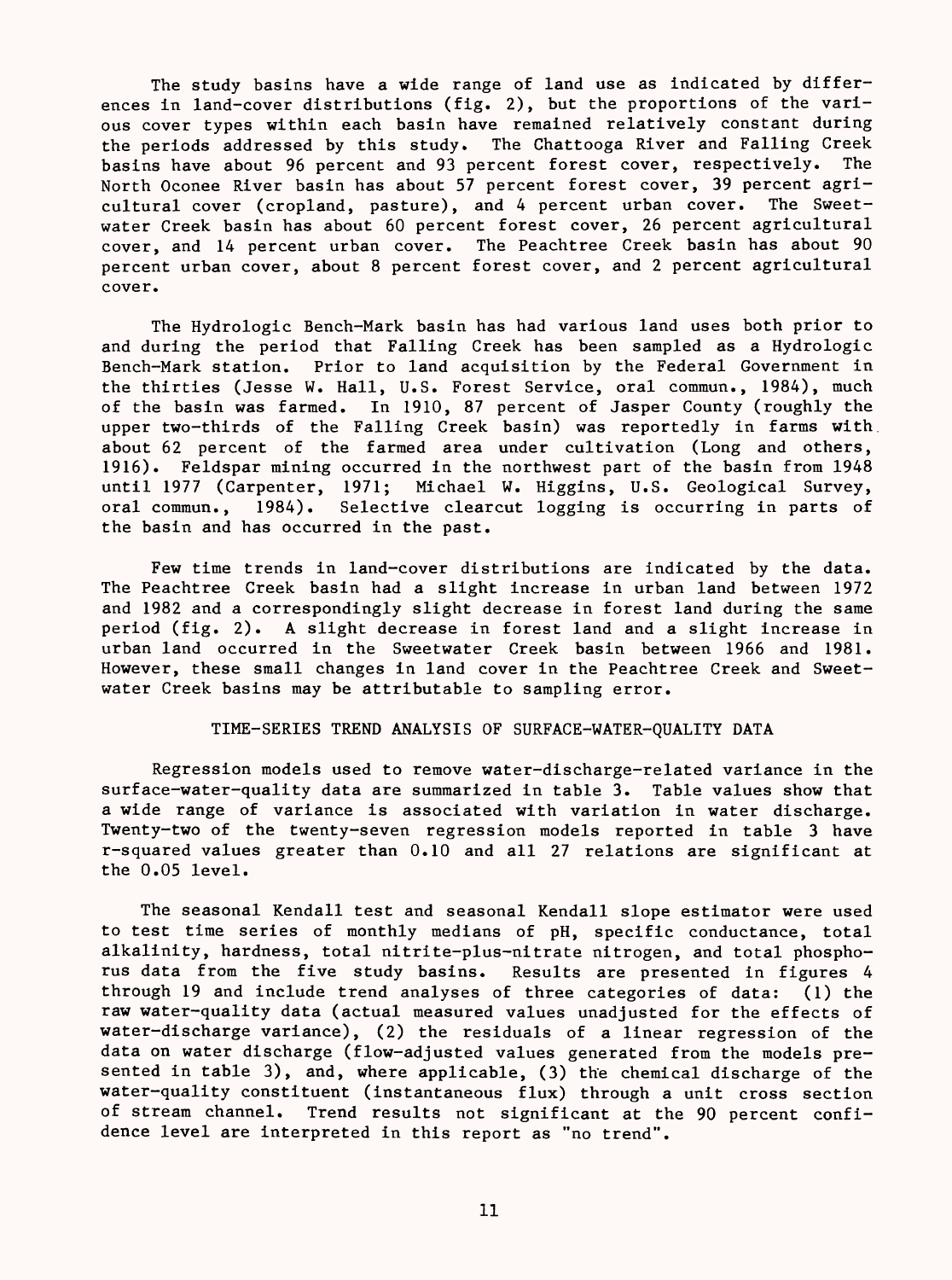

Figure 2.--Temporal changes in the land-cover distributions of the five drainage basins during their periods of water-quality record.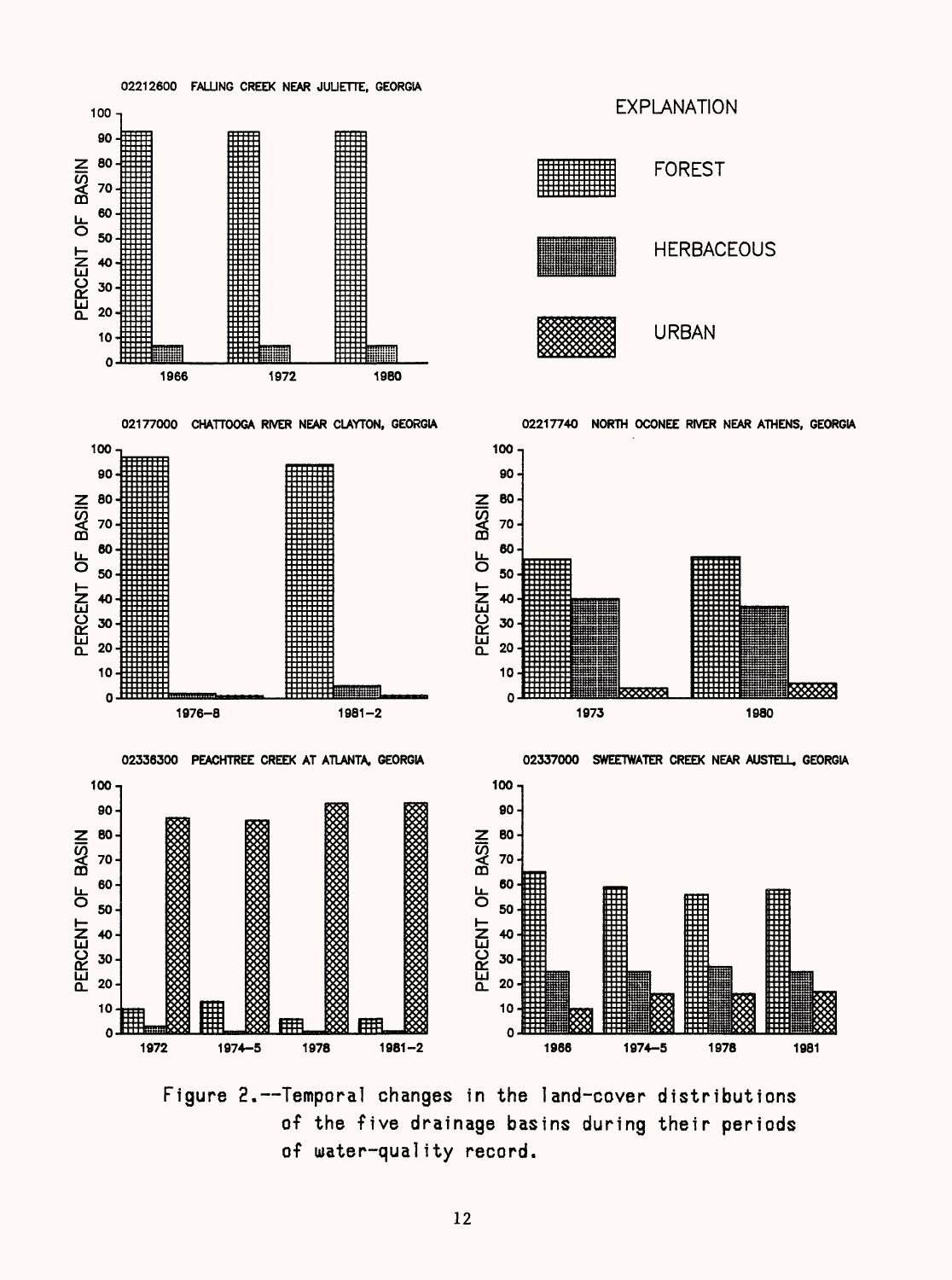# Table 3.--Linear regression models selected for removal of water-discharge-associated<br>variance in the water-quality data

 $\bar{\gamma}$ 

[Results follow the general linear model form  $f(c) = \beta_0 + \beta_1 \cdot f(Q) + \epsilon$ , where  $f(c) = c$  (LIN) or  $f(c) = \ln(c)$  (LOG) and  $f(Q)$  is one of the following functions of water discharge: linear (LIN),  $f(Q) = 0$ ; logarithmic (LOG), f(Q

|                                                                   |                         | Number           |                     |                                                                 |                   |           |          |
|-------------------------------------------------------------------|-------------------------|------------------|---------------------|-----------------------------------------------------------------|-------------------|-----------|----------|
|                                                                   | f(c)/                   | of ob-<br>serva- | $r-$                | Significance<br>of F                                            | Model<br>standard | Model     | Model    |
|                                                                   | f(Q)                    | tions            | squared             | statistic                                                       | error             | intercept | slope    |
|                                                                   |                         |                  | pH (standard units) |                                                                 |                   |           |          |
|                                                                   |                         | 127              | 0.07                | 0.0023                                                          | 0.34              | 6.31      | 0.66     |
| Chattooga River near<br>Clayton (02177000)                        | LOG/<br>HYP             |                  |                     |                                                                 |                   |           |          |
| Falling Creek near                                                | LOG/                    | 160              | $-14$               | .0001                                                           | .50               | 6.33      | 1.01     |
| <b>Juliette (02212600)</b><br>North Oconee River above            | HYP<br>LOG/             | 87               | .27                 | .0001                                                           | .20               | $6 - 24$  | 1,02     |
| Athens (02217740)<br>Peachtree Creek at                           | <b>HYP</b><br>LOG/      | 146              | .32                 | .0001                                                           | .27               | 6.63      | .79      |
| Atlanta (02336300)<br>Sweetwater Creek near<br>Austell (02337000) | HYP<br>LOG/<br>LOG      | 164              | $-12$               | .0001                                                           | .30               | 7.45      | -.11     |
|                                                                   |                         |                  |                     | Specific conductance (microsiemens per centimeter at 25°C)      |                   |           |          |
| Chattooga River near                                              | LIN/                    | 115              | .27                 | .0001                                                           | 2.0               | 11.4      | 29.7     |
| Clayton (02177000)                                                | HYP                     |                  |                     |                                                                 |                   |           |          |
| Falling Creek near<br>Juliette (02212600)                         | LOG/<br>HYP             | 160              | .74                 | .0001                                                           | $\cdot$ 2         | 3.7       | 1.4      |
| North Oconee River above                                          | LIN/                    | 87               | .53                 | .0001                                                           | 5.4               | $100 - 7$ | $-8.2$   |
| Athens (02217740)<br>Peachtree Creek at<br>Atlanta (02336300)     | LOG<br>LOG/<br>HYP      | 140              | .73                 | .0001                                                           | $\cdot$ 2         | 3.8       | 1.3      |
| Sweetwater Creek near<br>Austell (02337000)                       | LOG/<br>$_{\text{LOC}}$ | 149              | .72                 | .0001                                                           | $\cdot$ 1         | 5.3       | $-0.2$   |
|                                                                   |                         |                  |                     | Total alkalinity (milligrams per liter equivalent $CaCO3$ )     |                   |           |          |
| Chattooga River near                                              | LOG/                    | 105              | .28                 | .0001                                                           | .21               | 1.07      | .89      |
| Clayton (02177000)<br>Falling Creek near                          | HYP<br>LIN/             | 146              | .68                 | .0001                                                           | 8.43              | 19.36     | 51,17    |
| <b>Juliette (02212600)</b><br>North Oconee River above            | HYP<br>LIN/             | 76               | .78                 | .0001                                                           | 2.04              | 7.42      | 23.88    |
| Athens (02217740)<br>Peachtree Creek at                           | HYP<br>LOG/             | 97               | .74                 | .0001                                                           | .18               | 2.12      | 1.86     |
| Atlanta (02336300)<br>Sweetwater Creek near<br>Austell (02337000) | HYP<br>LOG/<br>HYP      | 131              | .76                 | .0001                                                           | .14               | 2.34      | 1.21     |
|                                                                   |                         |                  |                     | Hardness (milligrams per liter equivalent $CaCO3$ )             |                   |           |          |
| Chattooga River near                                              | LIN/                    | 56               | .27                 | .0001                                                           | 1.16              | 2,23      | 67.25    |
| Clayton (02177000)                                                | <b>INV</b>              |                  |                     |                                                                 |                   |           |          |
| Falling Creek near<br>Juliette (02212600)                         | LOG/<br>HYP             | 126              | .72                 | .0001                                                           | .15               | 2.74      | 1.29     |
| Sweetwater Creek near<br>Austell (02337000)                       | LOG/<br><b>HYP</b>      | 64               | . 68                | .0001                                                           | .11               | 2.50      | .81      |
|                                                                   |                         |                  |                     | Total nitrite-plus-nitrate nitrogen (milligrams per liter as N) |                   |           |          |
| Falling Creek near                                                | LIN/                    | 108              | .04                 | .0389                                                           | .037              | .041      | .033     |
| Juliette (02212600)<br>North Oconee River above                   | HYP<br>LOG/             | 87               | .16                 | .0001                                                           | -352              | $-.970$   | 43.619   |
| Athens (02217740)<br>Peachtree Creek at<br>Atlanta (02336300)     | INV<br>LIN/             | 159              | .08                 | .0002                                                           | .159              | .123      | .398     |
| Sweetwater Creek near<br>Austell (02337000)                       | HYP<br>LOG/<br>INV      | 149              | .11                 | .0001                                                           | 537ء              | $-1.321$  | 23.482   |
|                                                                   |                         |                  |                     | Total phosphorus (milligrams per liter as P)                    |                   |           |          |
| Chattooga River near                                              | LOG/                    | 113              | .08                 | .0023                                                           | .370              | $-3.428$  | .763     |
| Clayton (02177000)<br>Falling Creek near                          | HYP<br>LIN/             | 104              | .38                 | .0001                                                           | .031              | .190      | $-.176$  |
| Juliette (02212600)<br>North Oconee River above                   | HYP<br>LIN/             | 87               | .23                 | .0001                                                           | .021              | .028      | .0004    |
| Athens (02217740)<br>Peachtree Creek at                           | LIN<br>LOG/             | 151              | .61                 | .0001                                                           | .626              | .050      | $-2.972$ |
| Atlanta (02336300)<br>Sweetwater Creek near                       | HYP<br>LOG/             | 148              | .07                 | .0009                                                           | .718              | $-2.074$  | $-.938$  |
| Austell (02337000)                                                | HYP                     |                  |                     |                                                                 |                   |           |          |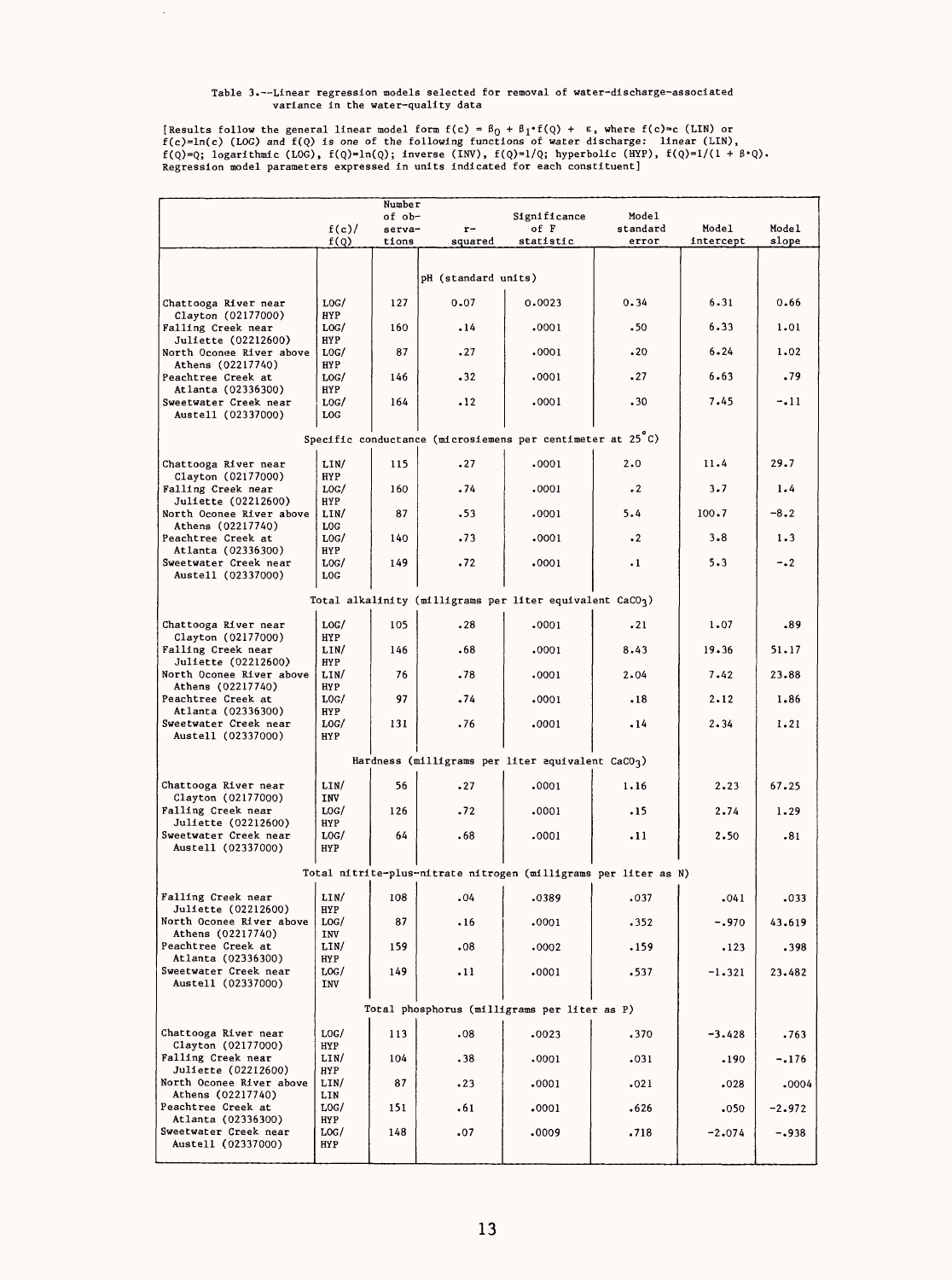## Trends in water discharge

Figure 3 graphically presents instantaneous discharges for the times of water-quality sampling at each of the five basin outflow sites and results of trend analysis of these data. Peachtree Creek shows a slight negative trend in discharge. The other four sites show no apparent trend in discharge.

### Trends in pH

The pH data for the five basin outflow sites and results of trend analysis of pH time series are presented graphically in figure 4. The Chattooga River, Falling Creek, and Sweetwater Creek sites all exhibited slight increases in pH from 1968 to 1982. Trend slopes for these three sites range from +0.02 to +0.03 standard units per year. No apparent trends are present at the North Oconee River and Peachtree Creek sites. When pH was adjusted for streamflow variability, the flow-residual pH values showed the same pattern with the exception of Sweetwater Creek (fig. 5). The Sweetwater Creek pH data did not show a significant relation with streamflow (p>0.10), so a flow adjustment was not made. The residuals trend slope for both the Chattooga River and Falling Creek sites is +0.02 standard units per year.

### Trends in specific conductance

The North Oconee River is the only basin outflow site that shows a trend in conductivity: a slight positive trend of  $+0.5$  ( $\mu$ S/cm/yr) from 1974 to 1982 (fig. 6). When conductivity values were flow-adjusted, the residuals for the North Oconee River site still exhibited a positive trend and the residuals at the Falling Creek and Sweetwater Creek sites exhibited negative trends (fig. 7). Residuals trend slopes for the three sites range from  $-0.7$ to  $+0.4$  ( $\mu$ S/cm/yr).

## Trends in total alkalinity and hardness

Trend analysis data for total alkalinity and hardness time series (figs. 8-13) are presented together because the two constituents are chemically related. Alkalinity is defined as the capacity of a solution to neutralize acid (Hem, 1970, p 152) or, synonymously, the buffering capacity of the solution. Much of the buffering capacity of surface waters is derived from hardness or "the effect of alkaline-earth cations" (Hem, 1970, p 224). Trends in total alkalinity are present in the raw data, residuals, and chemicaldischarge values at the Chattooga River site (all negative, figs. 8-10); in the residuals at the Falling Creek site (negative, fig. 9); and in the raw data at the North Oconee River site (positive, fig. 8). Negative trends in hardness are indicated for the Chattooga River and Falling Creek sites (fig. 11) with trend slopes of -0.13 and -0.40 (mg/L)/yr, respectively. No hardness trend is present in the data from the Sweetwater Creek site. A negative trend in flow-residual hardness of  $-0.58$  (mg/L)/yr is present at the Falling Creek site (fig. 12). No hardness discharge trends are present at any of the three sites having hardness data (fig. 13).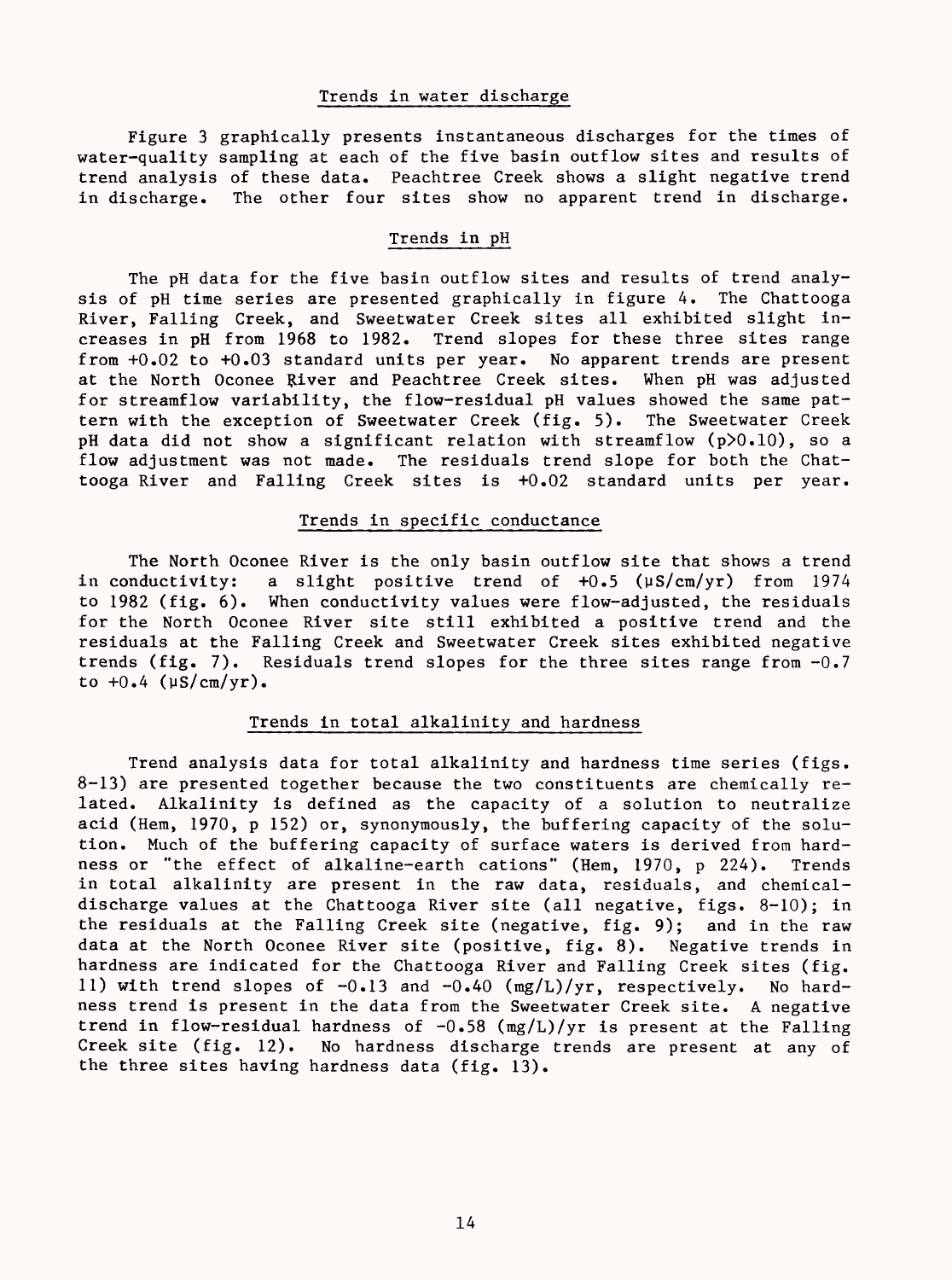



IN CNBIC WELEBS BER SECOND MHTER DISCHHRGE,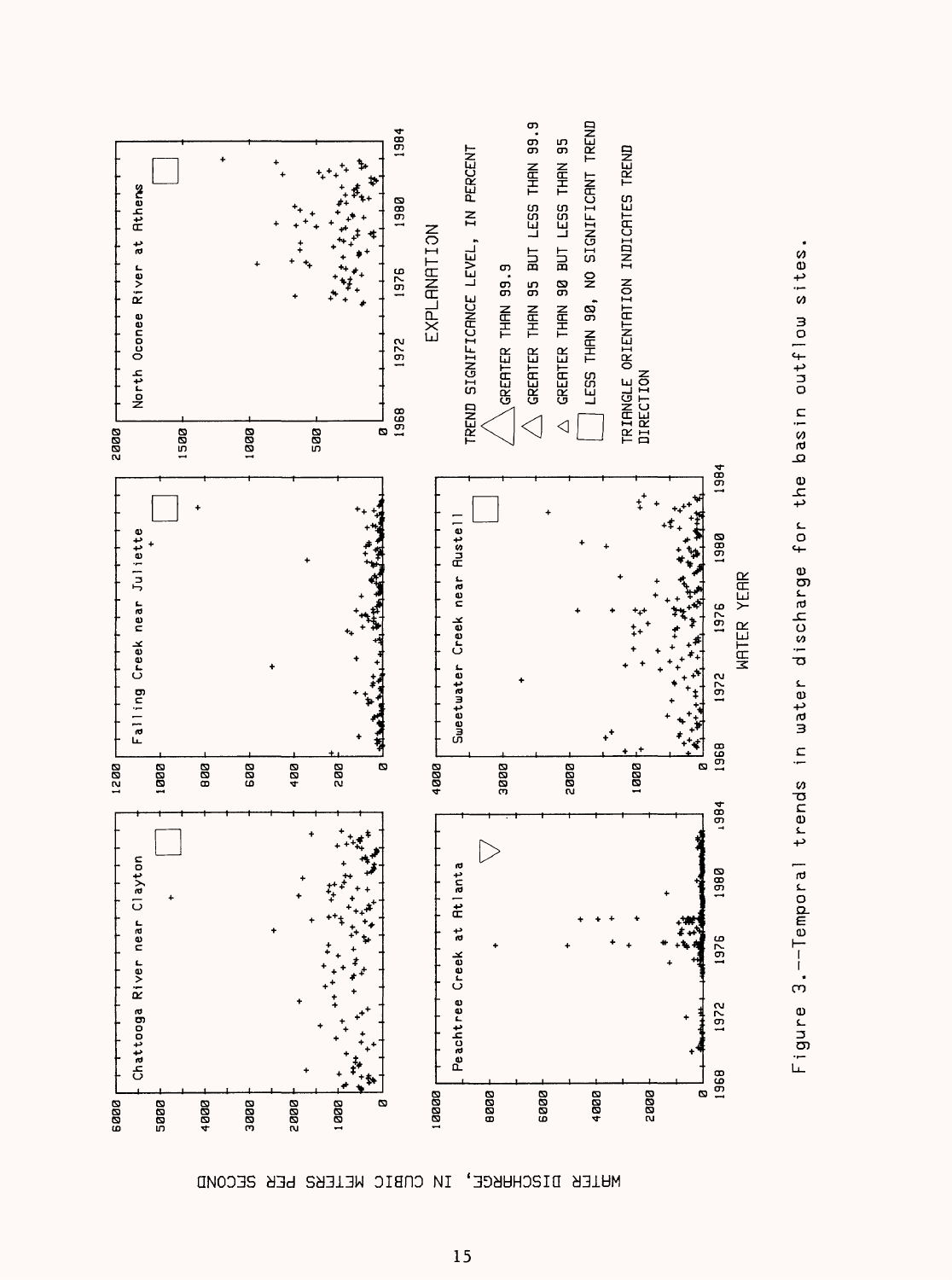

**2TINU Hq OSAGNAT2 VI**  $^{\prime}$ Hd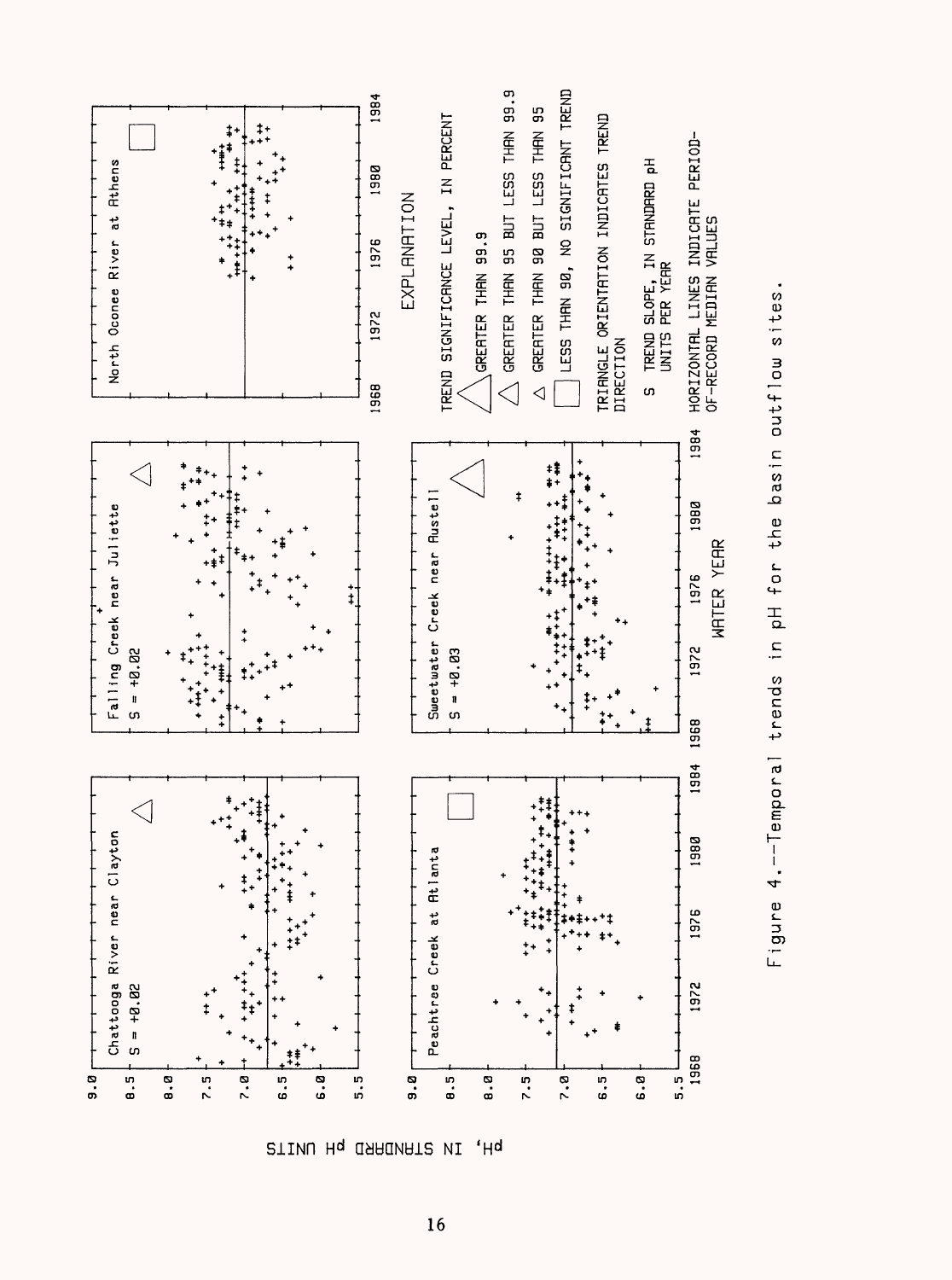

Figure 5.--Temporal trends in flow-residual pH for the basin outflow sites.

FLOW-RESIDURL pH, **STINU Hq OSHONATS VI**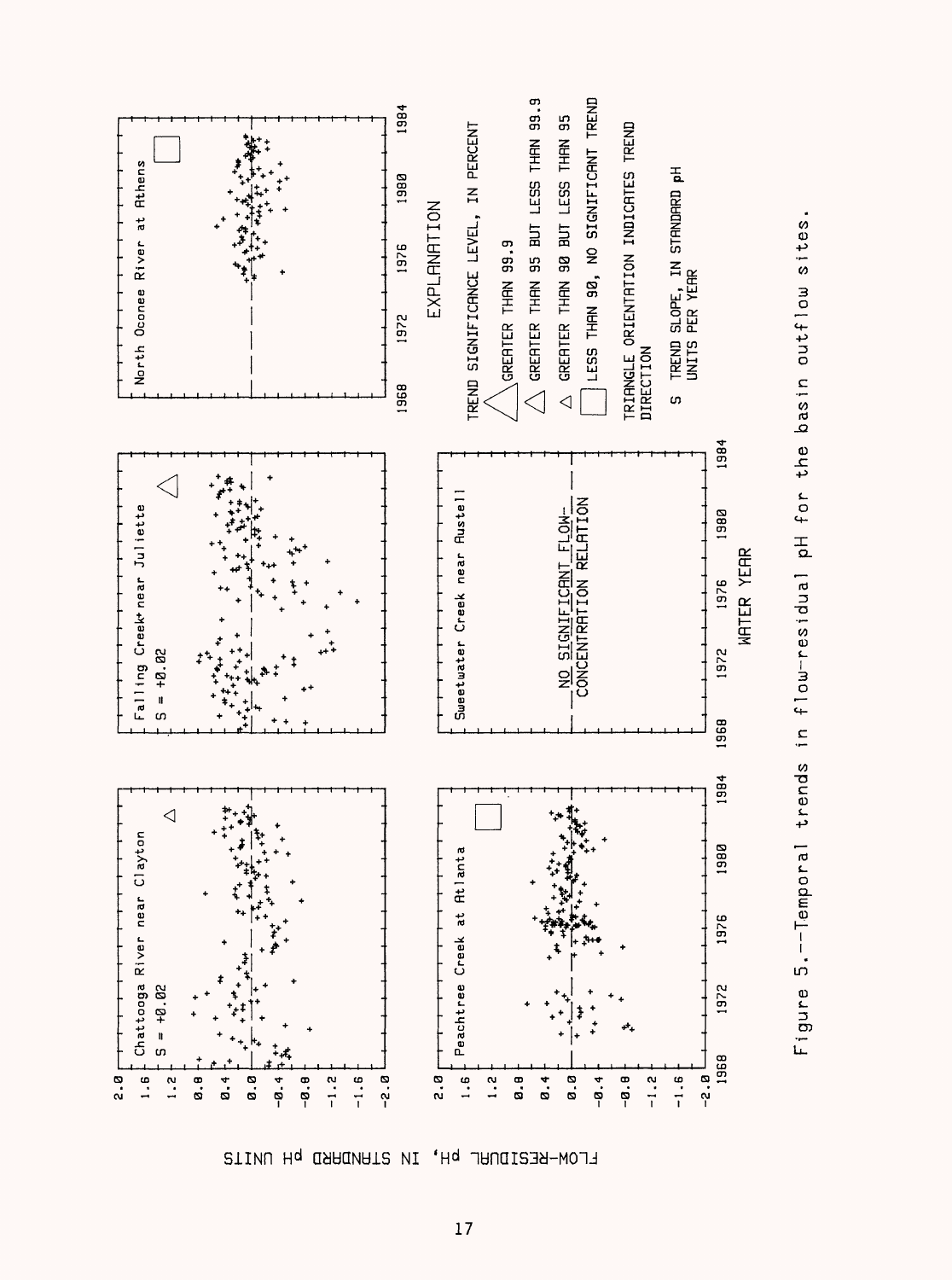

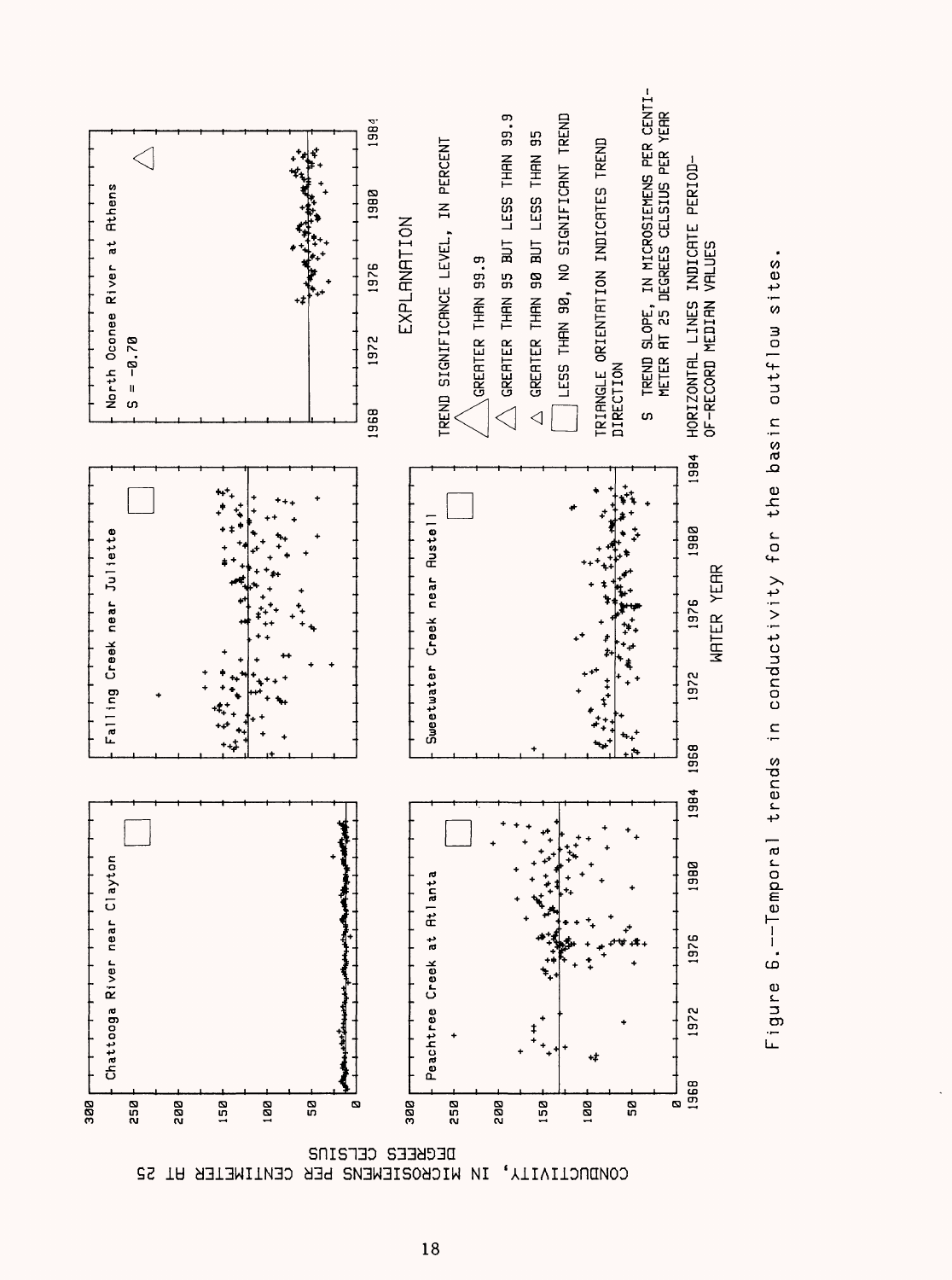



FLOW-RESIDURL CONDUCTIVITY, IN MICROSIEMENS PER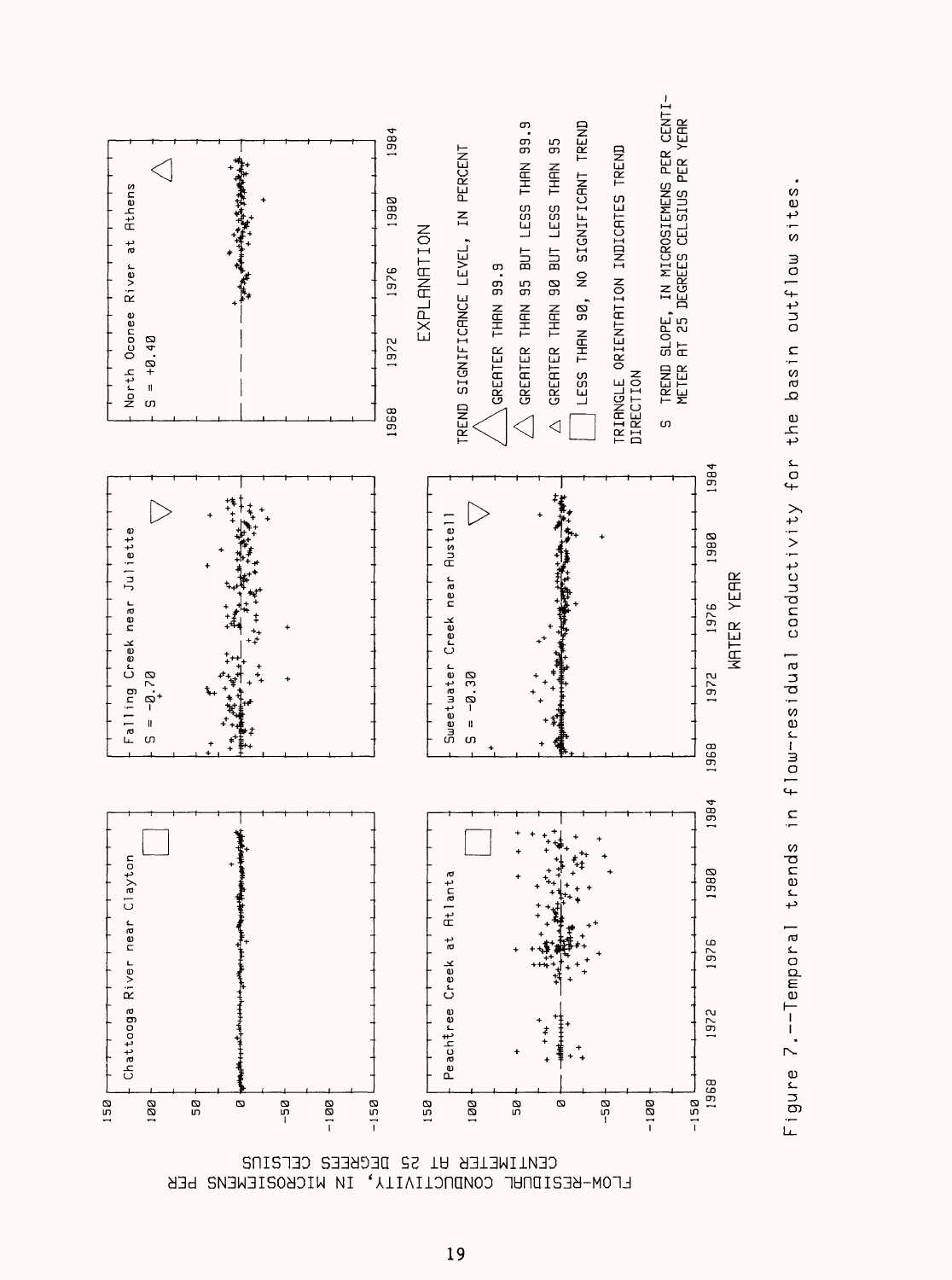

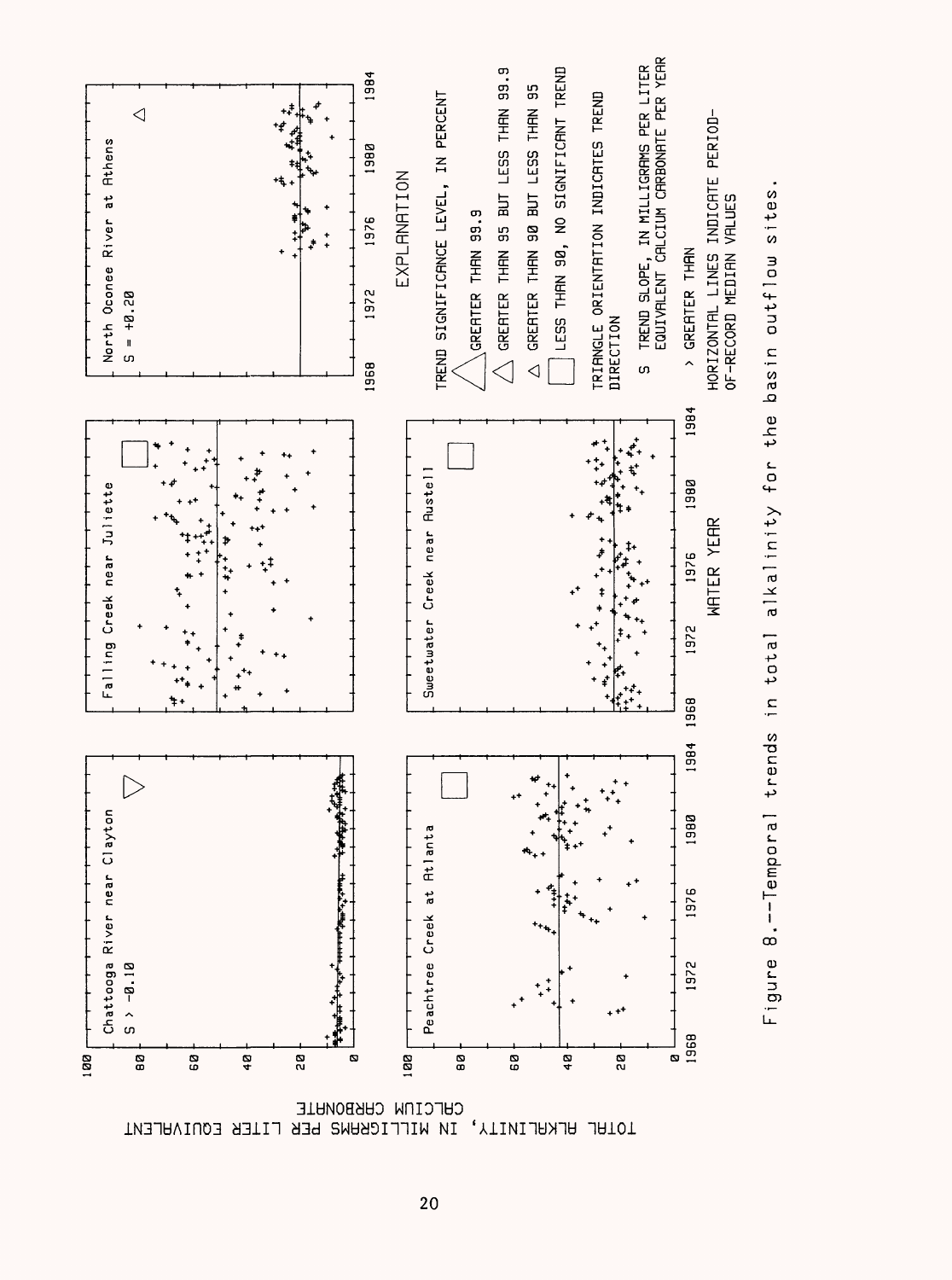

Figure 9.--Temporal trends in flow-residual total alkalinity for the basin

outflow sites

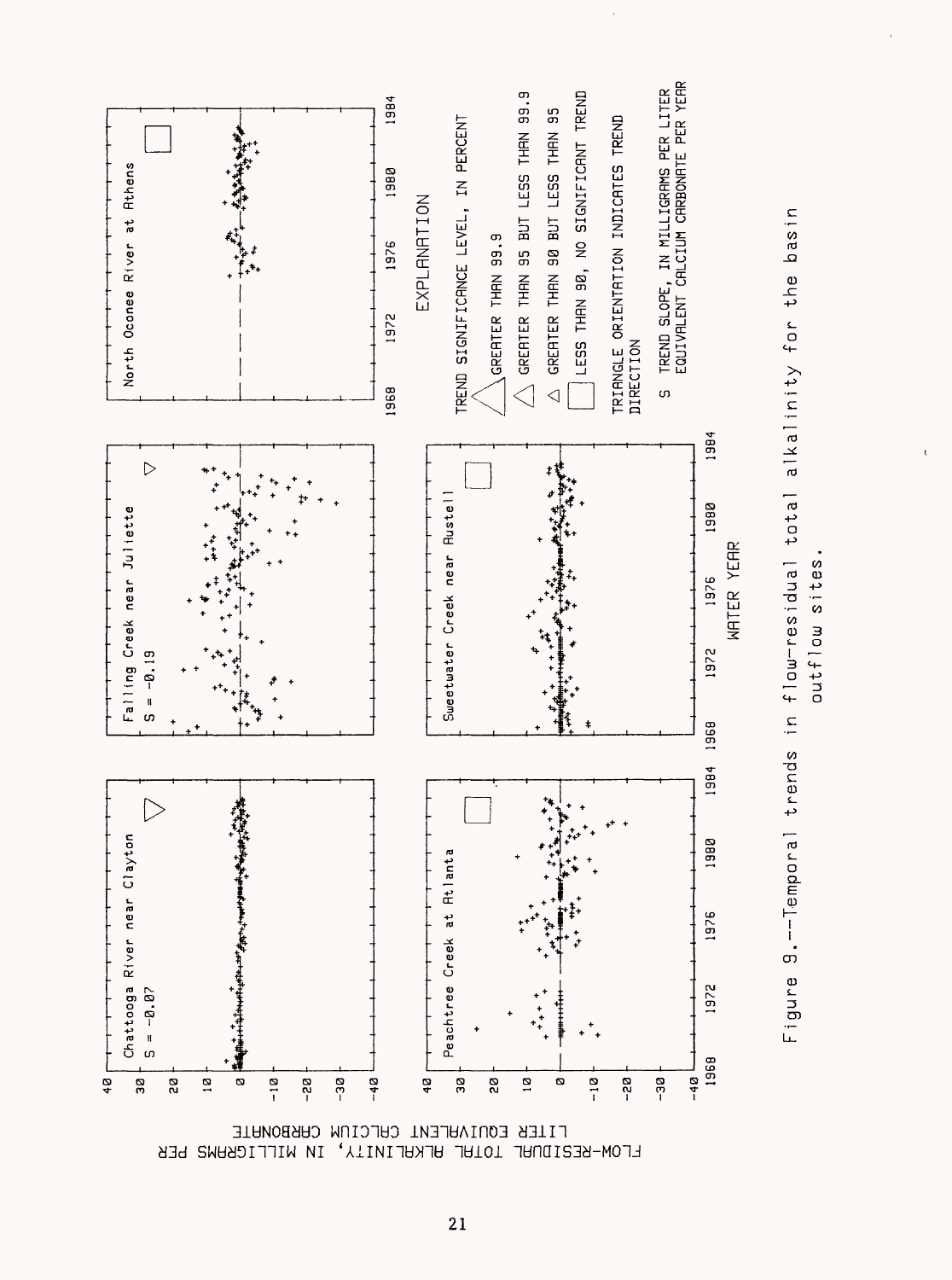

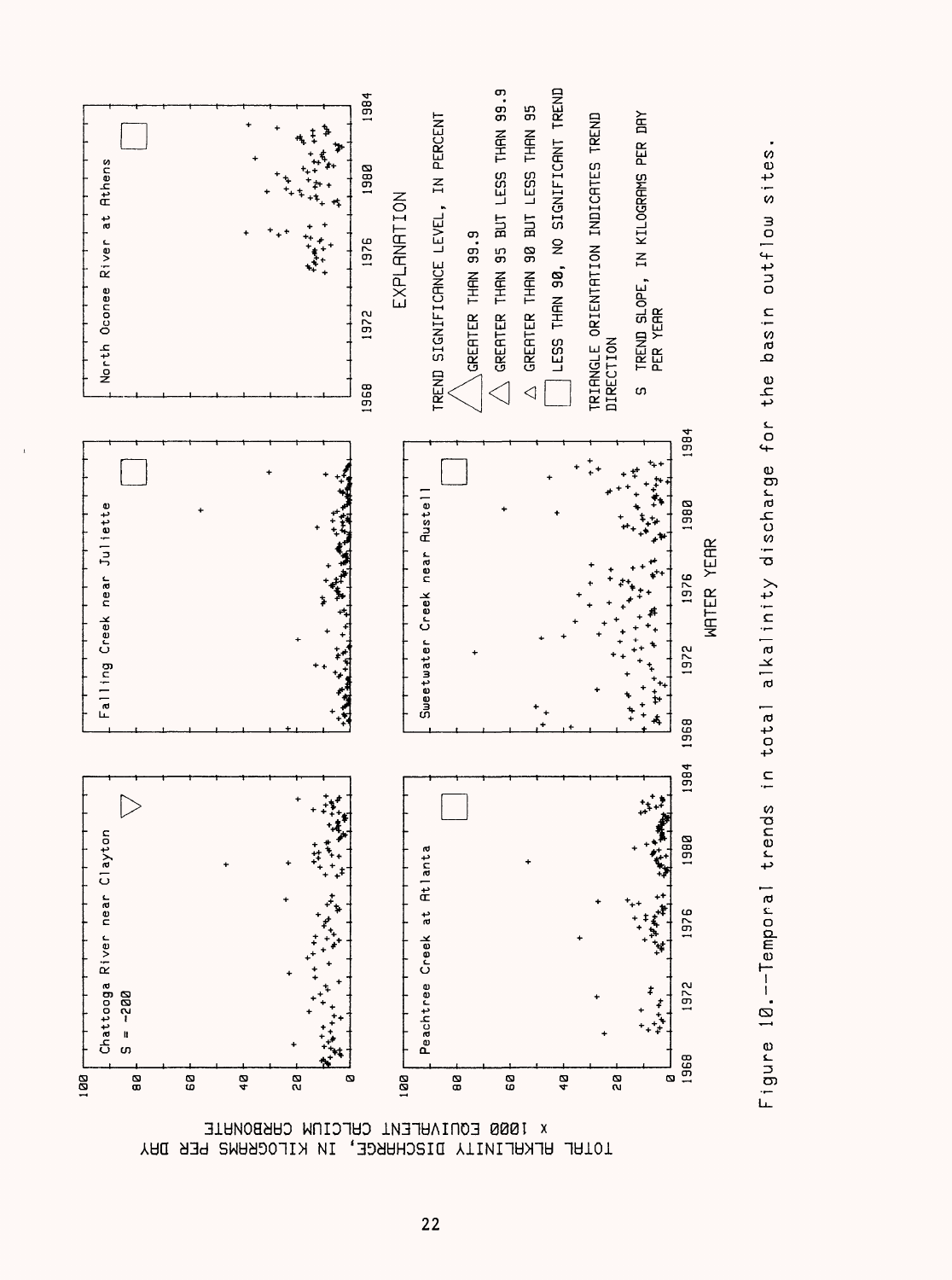

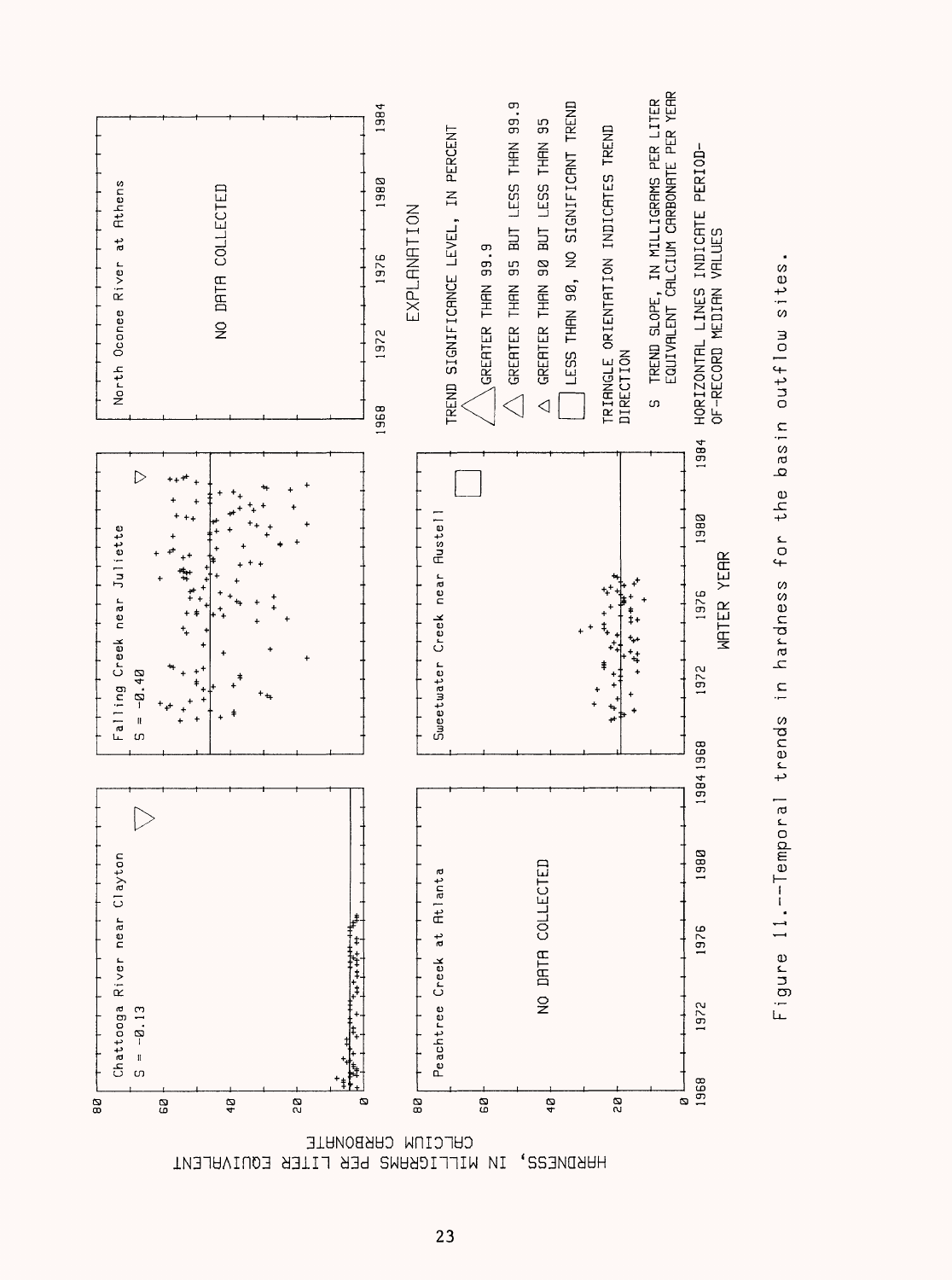

![](_page_28_Figure_1.jpeg)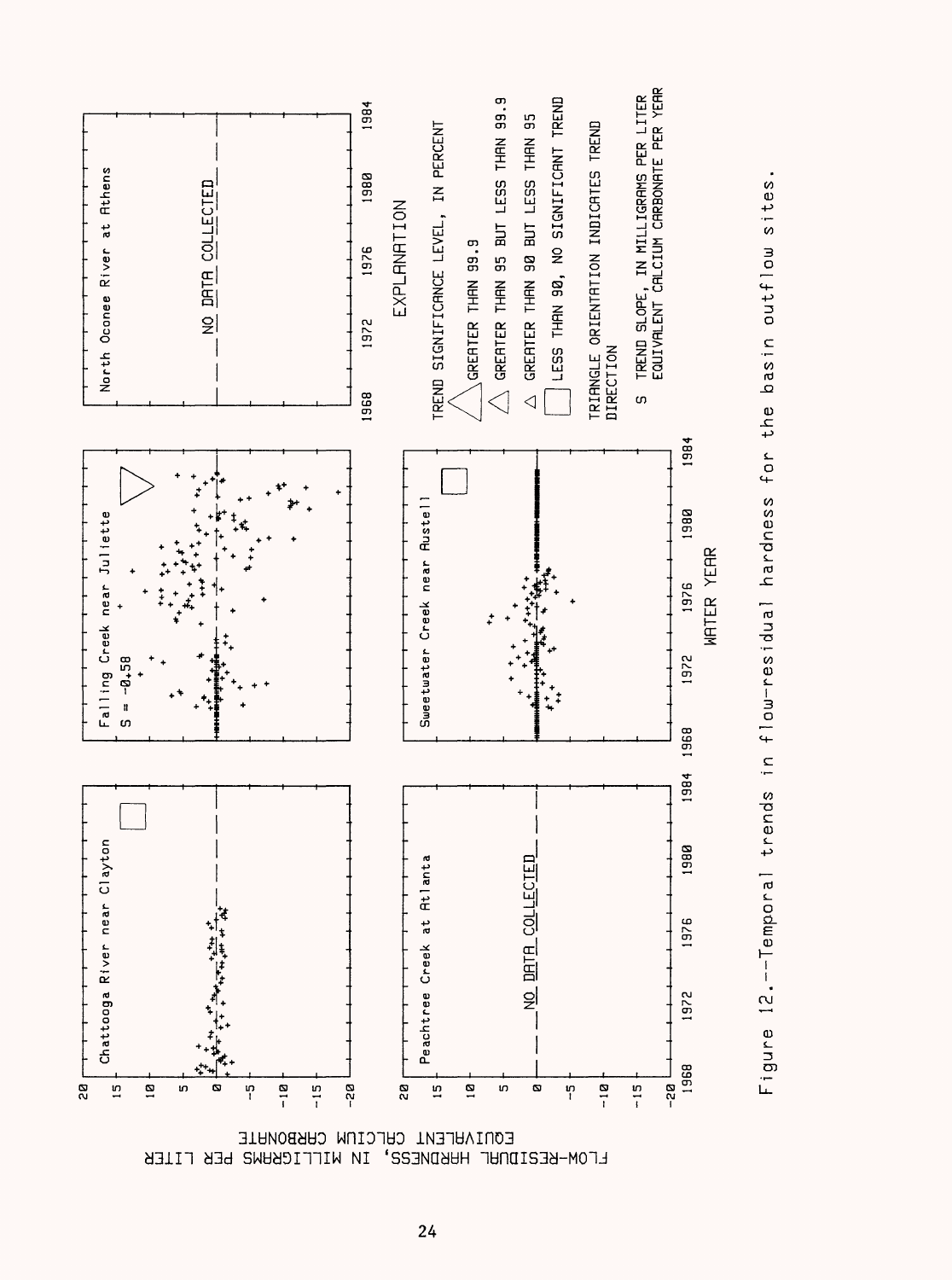![](_page_29_Figure_0.jpeg)

![](_page_29_Figure_1.jpeg)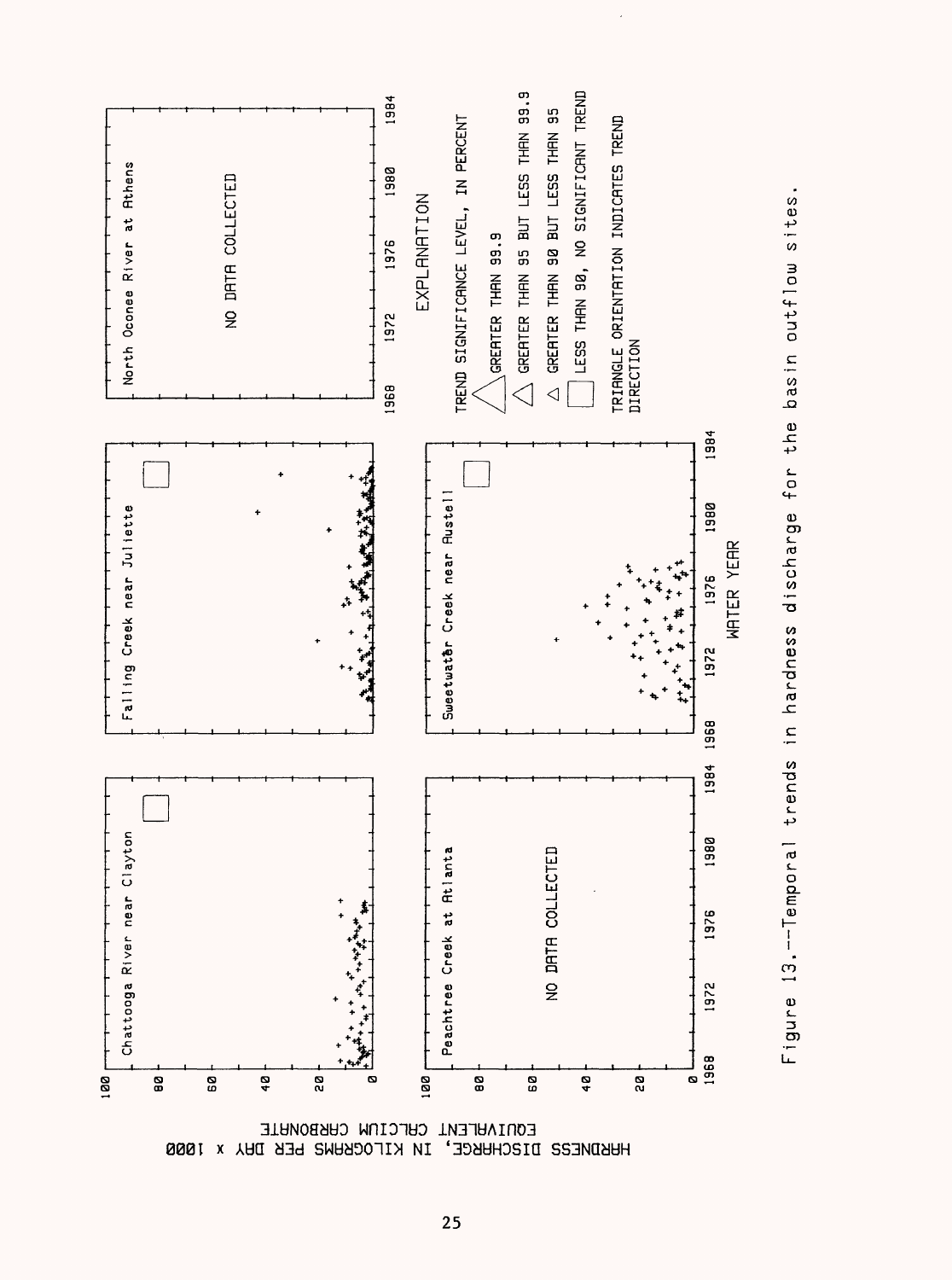#### Trends in total nitrite-plus-nitrate nitrogen

Two of the five basin outflow sites show trends in total nitrite-plusnitrate nitrogen (fig. 14). Total nitrite-plus-nitrate nitrogen increased 0.002 (mg/L)/yr at the Falling Creek site and decreased 0.008 (mg/L)/yr at the Sweetwater Creek site. Only the Sweetwater Creek site shows a trend in flow-adjusted concentrations where flow-residual total nitrite-plus-nitrate nitrogen decreased 0.008 (mg/L)/yr from 1968 to 1982 (fig. 15). Three of the five sites show trends in total nitrite-plus-nitrate nitrogen discharge (fig. 16). Nitrogen discharge at the Chattooga River site decreased about 2.30  $(kg/d)/yr$  from 1968 to 1982, at the Falling Creek site about 0.20  $(kg/d)/yr$ from 1971 to 1982, and at the Sweetwater Creek site about 3.63 (kg/d)/yr from 1968 to 1982.

## Trends in total phosphorus

Figure 17 presents total phosphorus data for the five basin outflow sites and results of trend analysis of these data. A positive total phosphorus trend is present at the Falling Creek site and negative trends are present at the Peachtree Creek and Sweetwater Creek sites. Trend slopes range from -0.005 to less than 0.001 (mg/L)/yr. No trends are present at the Chattooga River and North Oconee River sites. Flow-residual total phosphorus trends are present at the Falling Creek (positive) and Sweetwater Creek (negative) sites with slopes ranging from +0.001 (mg/L)/yr to less than  $-0.005$  (mg/L)/yr (fig. 18). Total phosphorus discharge trends are present at the Falling Creek site (positive), the Peachtree Creek site (negative), and the Sweetwater Creek site (negative) with trend slopes ranging from +0.02  $(kg/d)/yr$  to  $-3.13$   $(kg/d)/yr$  (fig. 19).

### SURFACE-WATER-QUALITY TRENDS AND THEIR RELATION TO LAND COVER

Time-trend analyses of the Bench-Mark data from Falling Creek indicate positive trends in pH and total phosphorus, negative trends in conductivity, total alkalinity, and hardness, and a mixed positive and negative trend in total nitrite-plus-nitrate nitrogen (figs. 4-19) during water years 1968 through 1982 (1971 through 1982 for nitrogen). Flow-residual trends are pressent for all of these variables except total nitrite-plus-nitrate nitrogen, indicating that some factor (or factors) other than water discharge is responsible for the observed changes. Proportions of forest and agricultural cover remained relatively constant during this period (fig. 2), and thus none of the flow-residual trends are obviously related to, or attributable to, changes in land cover.

The four basins chosen for comparison with the Hydrologic Bench-Mark basin all show significant trends in some of the chemical data (figs. 4-19), but, as with Falling Creek, none of these trends bear any obvious relation to changes in land-cover characteristics. Proportions of different land-cover categories did not change much in any of these basins (fig. 2) during the study period.

26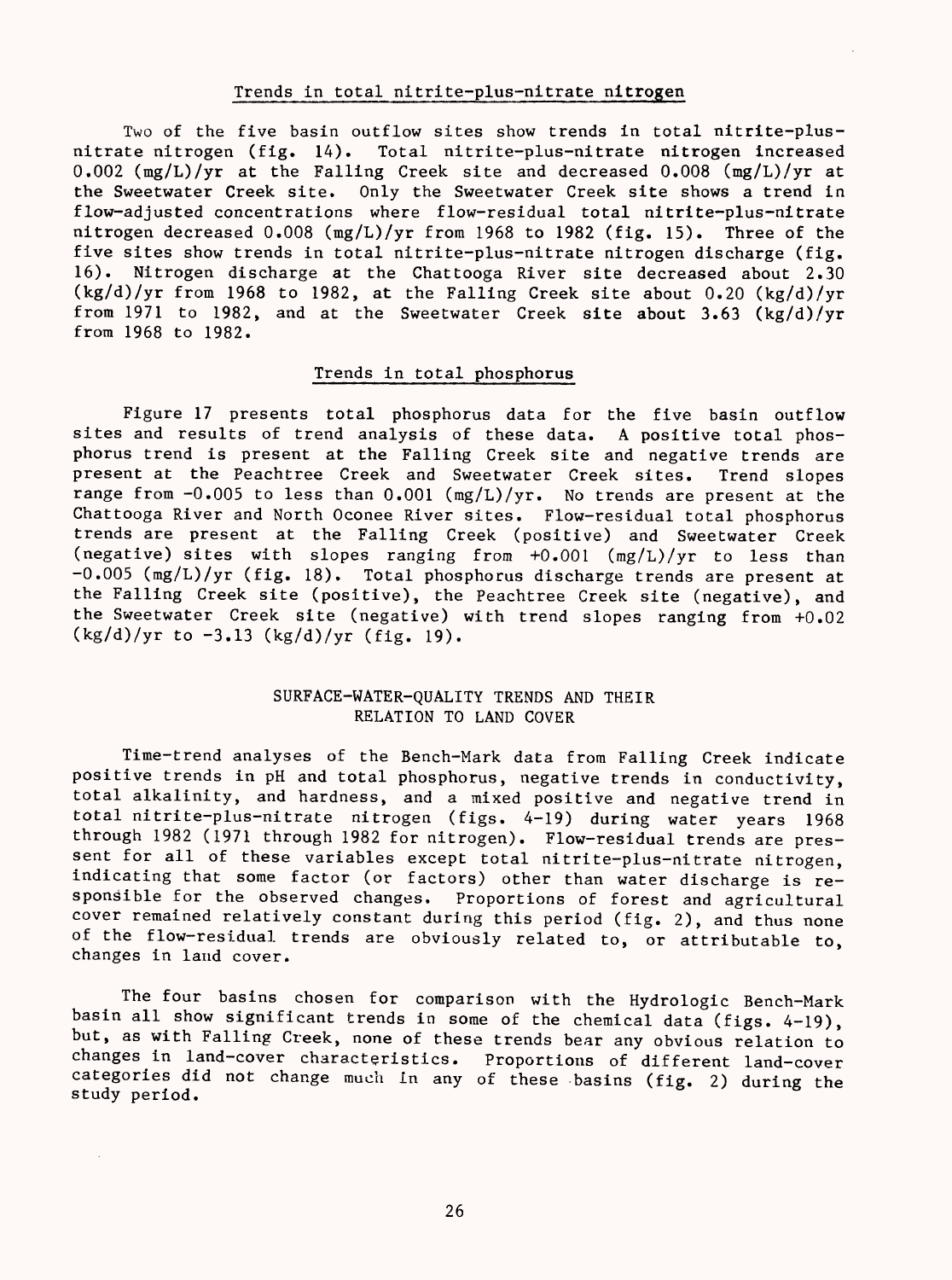![](_page_31_Figure_0.jpeg)

![](_page_31_Figure_1.jpeg)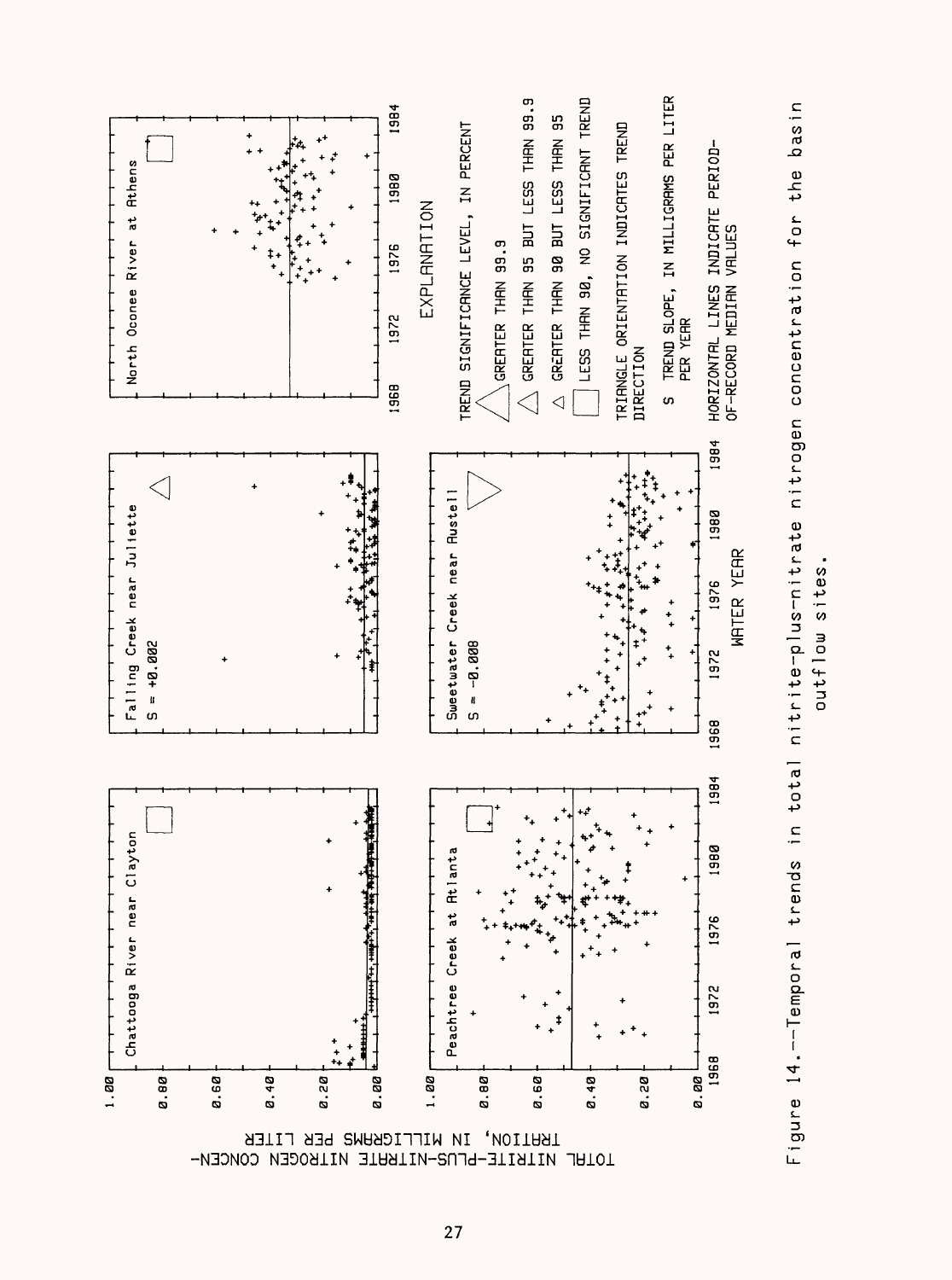![](_page_32_Figure_0.jpeg)

![](_page_32_Figure_1.jpeg)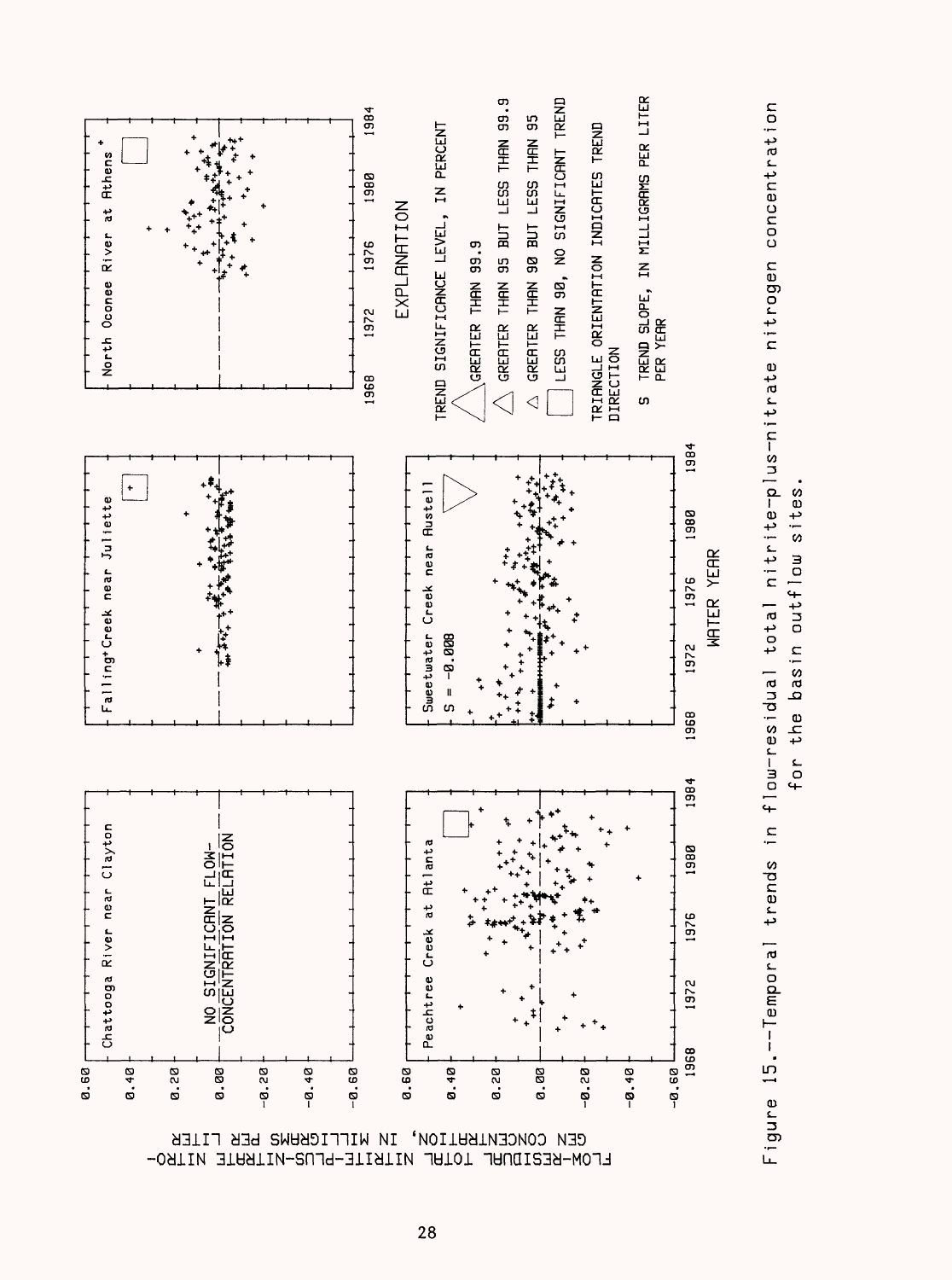![](_page_33_Figure_0.jpeg)

Figure 16.--Temporal trends in total nitrite-plus-nitrate nitrogen discharge for the

basin outflow sites

TOTAL NITRITE-PLUS-NITRATE NITROGEN DISCHARGE,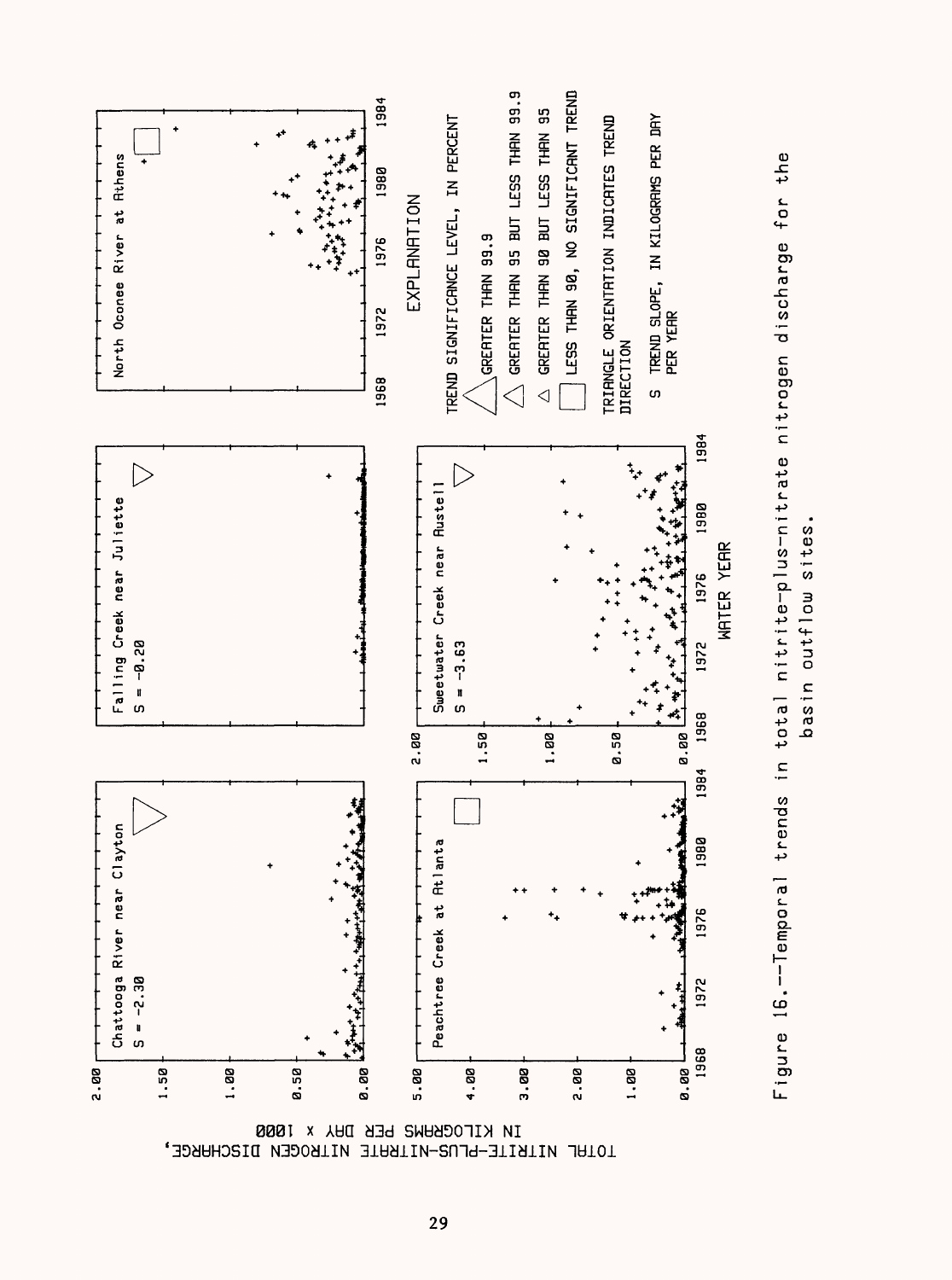![](_page_34_Figure_0.jpeg)

![](_page_34_Figure_1.jpeg)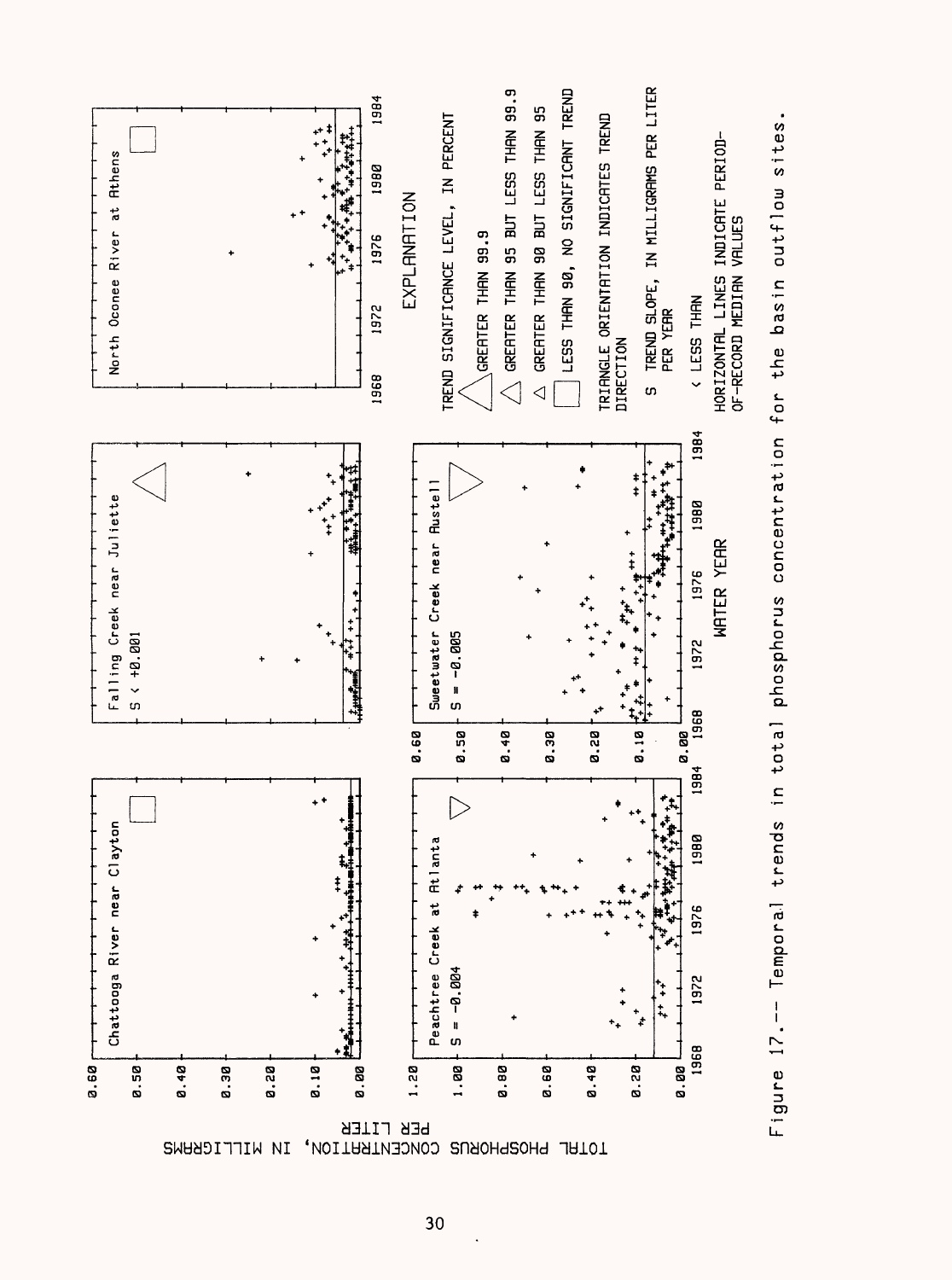![](_page_35_Figure_0.jpeg)

![](_page_35_Figure_1.jpeg)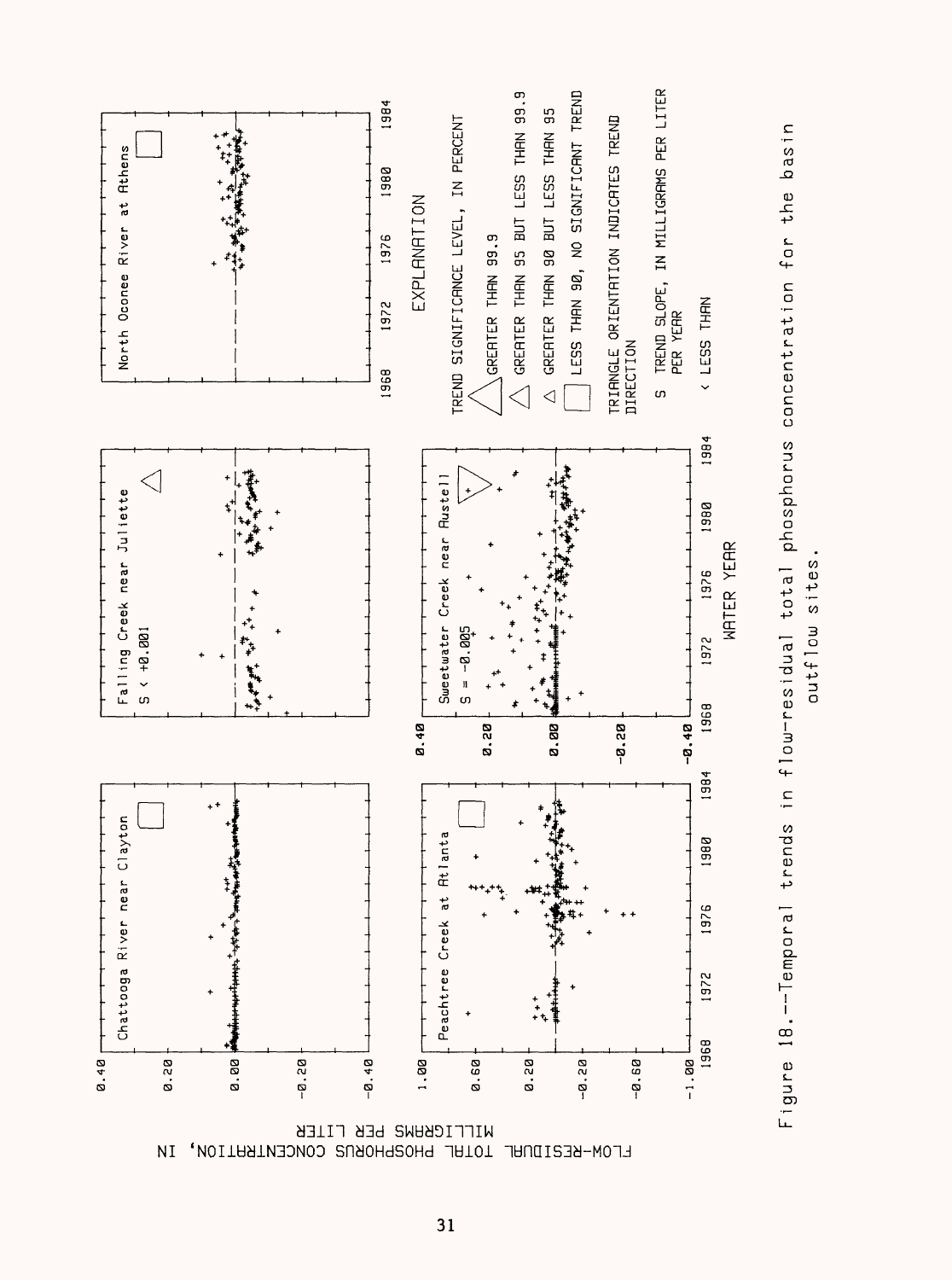![](_page_36_Figure_0.jpeg)

![](_page_36_Figure_1.jpeg)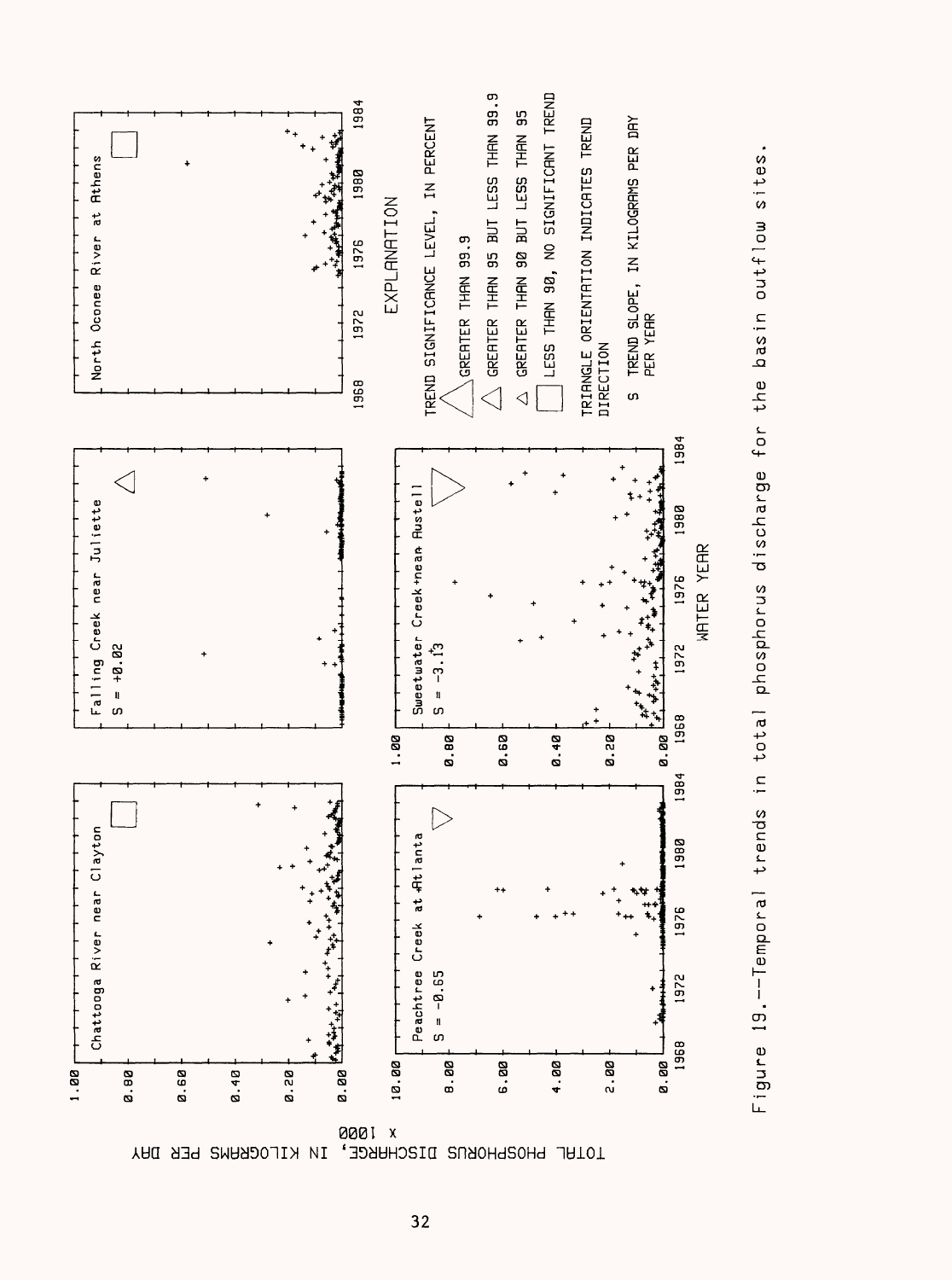## COMPARISON OF TRENDS IN MODIFIED BASINS WITH TRENDS IN THE HYDROLOGIC BENCH-MARK BASIN

Although relations between land-cover characteristics and surface-water quality (within the context of temporal trends) are not evident from the data presented, a comparison of Hydrologic Bench-Mark trends with trends in the other four basins can be useful in pointing out similarities or differences between the five basins. This type of comparison can serve as a starting point for a more in-depth analysis of specific land uses and water uses that may provide the information with which cause-and-effect relations can be established.

Flow-residual total alkalinity and hardness trends in the Hydrologic Bench-Mark basin and a flow-residual alkalinity trend in the Chattooga River basin may reflect basin responses to changes in the chemical quality of atmospheric deposition. The decrease in alkalinity at the Hydrologic Bench-Mark site has also been reported by Smith and Alexander (1983) in a nationwide study of acid-precipitation-induced trends in the stream chemistry of Hydrologic Bench-Mark sites. Both basins are predominantly forested (fig. 2) and, with the exception of some selective clearcut logging, have received relatively little human use during the period of water-quality record (1968 through 1982 water years). Farming in the Hydrologic Bench-Mark basin was phased out in the thirties when most of the land was acquired by the Federal Government. Thus, any agricultural effects such as soil erosion and nutrient loss resulting from farming are probably no longer occurring. The low nitrogen and phosphorus concentrations at the Hydrologic Bench-Mark site (table 2) support this observation. The feldspar mining pits in the headwaters area of the basin occupy a small percentage of the total basin area and are not adjacent to the stream channels. The Chattooga River has Wild and Scenic River status and thus much of the land adjacent to the river is protected from any disturbance by man.

Flow-residual water-quality trends in the North Oconee River, Peachtree Creek, and Sweetwater Creek basins may indicate changes in specific land uses and water uses within these three basins. Although the relative proportions of forest, agricultural, and urban land did not change appreciably during the periods of water-quality record (fig. 2), specific uses associated with agricultural and urban land may have changed. For example, changes in farming practices such as conversion of cropland to pasture or vice versa, or changes in the quantity or chemical quality of point-source contributions to streams, may have caused the observed water-quality trends in these modified basins. The pronounced negative trends in all three categories of nitrogen and phosphorus data for the Sweetwater Creek site indicate a reduction in point- or nonpoint-source contributions of pollutants to this basin.

### CONCLUSIONS

Flow-residual trends in total alkalinity and hardness at the Hydrologic Bench-Mark site and a flow-residual trend in total alkalinity at the Chattooga River site may indicate basin responses to changes in the chemical quality of atmospheric deposition, because these basins are predominantly forested and have remained relatively undisturbed by human activities.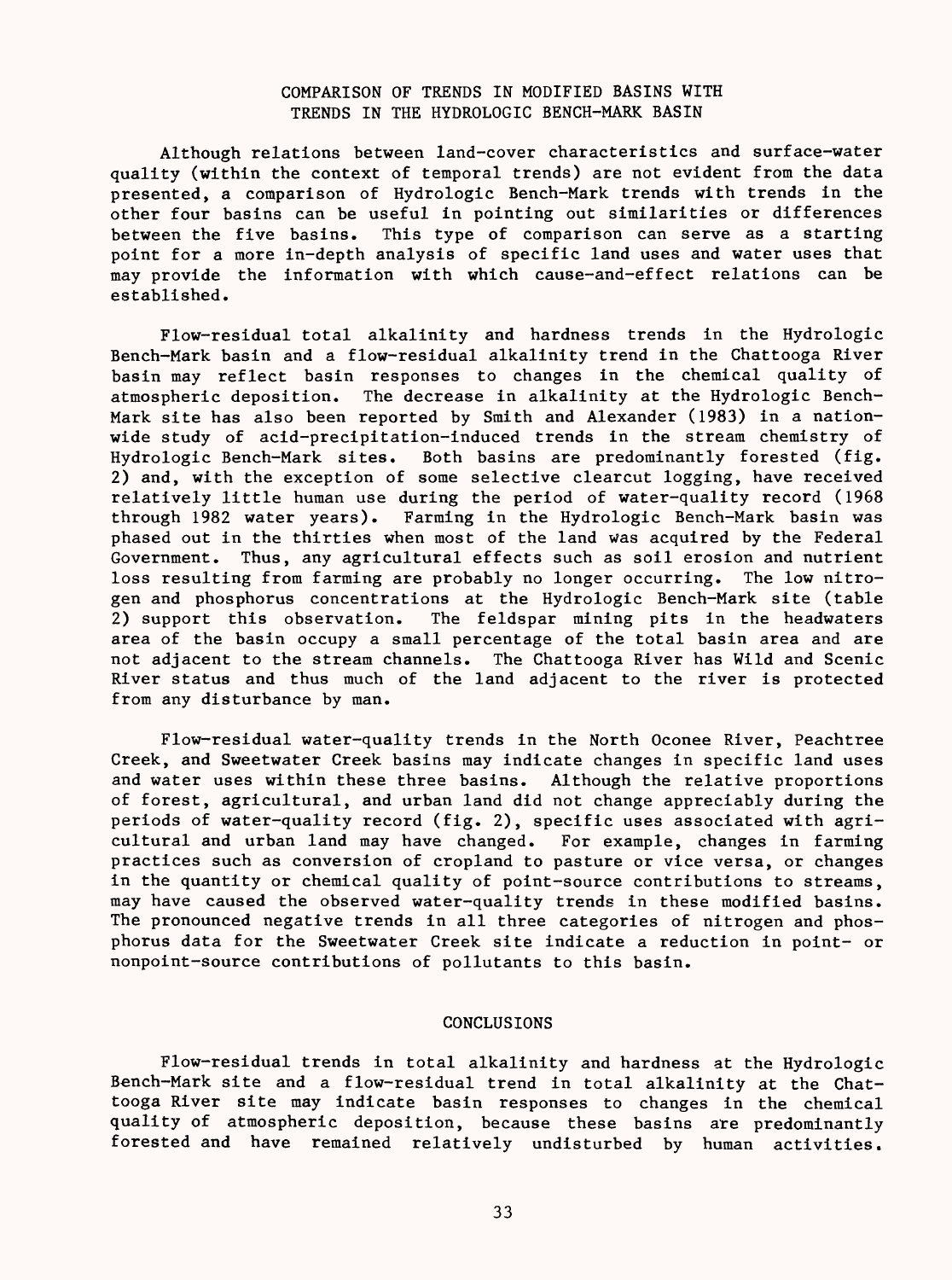Flow-residual water-quality trends in the North Oconee River, Peachtree Creek, and Sweetwater Creek basins may have resulted from changes in land-use practices associated with agricultural and urban land such as improved farming techniques, changes from cropland to pastureland, or changes in sewage treatment practices.

To relate the trends observed in the North Oconee River, Peachtree Creek, and Sweetwater Creek basins to specific causes will require land-use information that is more detailed than gross land-cover distributions. The needed information includes delineation of cropland and pasture, a knowledge of past and present farming practices, the chemical quality and magnitude of point-source discharges, and water-use practices.

Because land-cover distributions in the five basins remained relatively stable for the periods of water-quality record, land-cover changes apparently did not contribute to the flow-residual water-quality trends.

Water-quality trends attributable to causes other than variation in streamflow may not be apparent in the raw data. When data are correlated with flow, an analysis of flow residuals is necessary to identify non-flowrelated trends.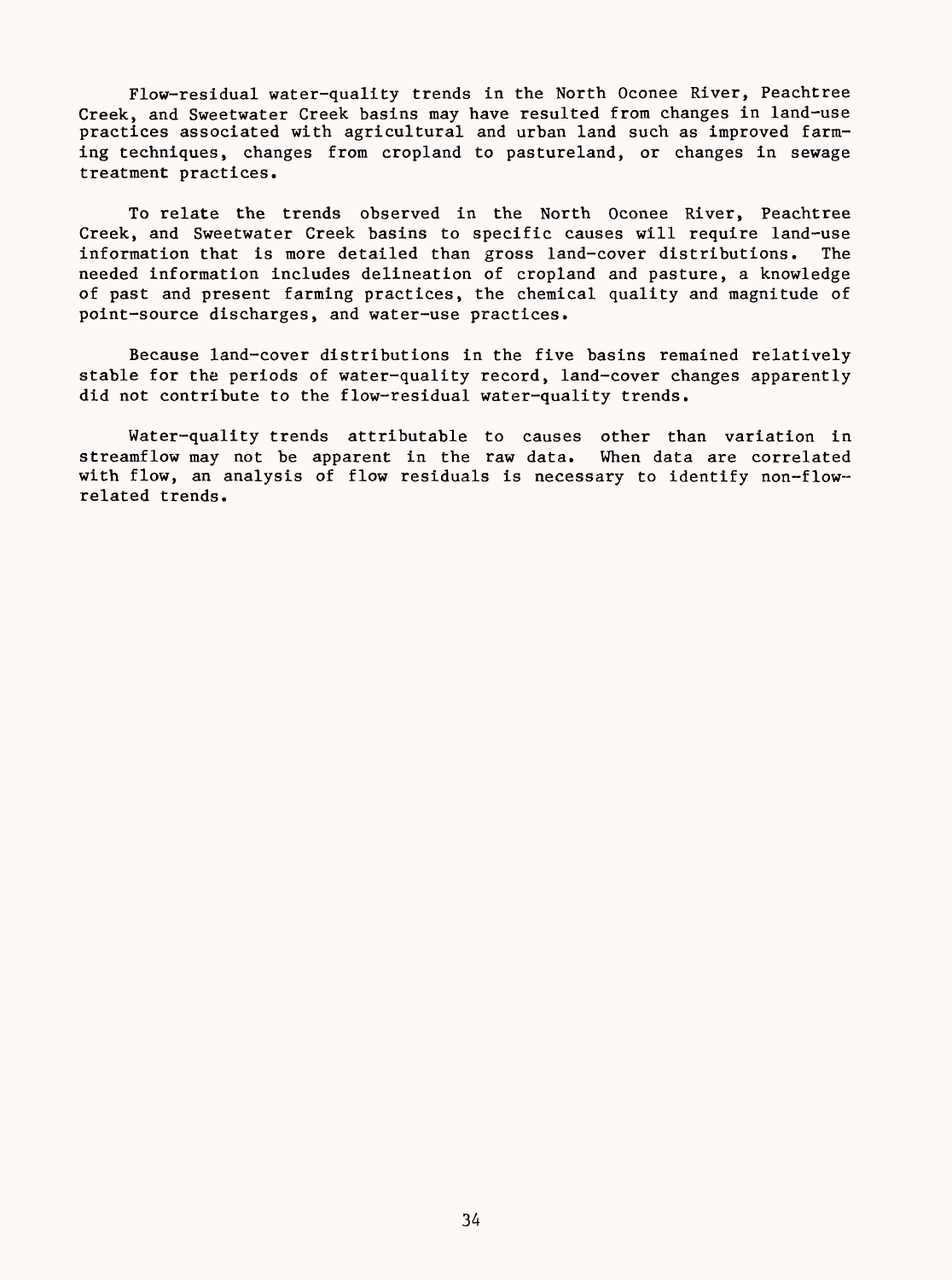- Anderson, J. R., Hardy, E. E., Roach, J. T., and Witmer, R. E., 1976, A landuse and land-cover classification system for use with remote sensor data: U.S. Geological Survey Professional Paper 964, 28 p.
- Berry, B. J. L., and Baker, A. M., 1968, Geographic sampling, in Berry, B. J. L., and Marble, D. F., eds., Spatial analysis: A reader in statistical geography: Englewood Cliffs, New Jersey, Prentice-Hall, p. 91-100.
- Carpenter, R. H., 1971, Norite intrusives in western Jasper County and eastern Monroe County, Georgia: Georgia Geological Society Publication, 6th Annual Field Trip, October 8-9, 1971, 13 p.
- Cobb, E. D., and Biesecker, J. E., 1971, The national hydrologic benchmark network: U.S. Geological Survey Circular 460-D, 38 p.
- Crawford, C. G., Slack, J. R., and Hirsch, R. M., 1983, Nonparametric tests for trends in water-quality data using the Statistical Analysis System: U.S. Geological Survey Open-File Report 83-550, 102 p.
- Fitzpatrick-Lins, Katherine, 1980, The accuracy of selected land-use and land-cover maps at scales of 1:250,000 and 1:100,000: U.S. Geological Survey Circular 829,
- Georgia Department of Natural Resources, 1978, The Georgia Resource Assessment Program User's Guide, Vegetation: Georgia Department of Natural Resources, Office of Planning and Research, 21 p.
- Hem, J. D., 1970, Study and interpretation of the chemical characteristics of natural water: U.S. Geological Survey Water-Supply Paper 1473, 363 p.
- Hirsch, R. M., Slack, J. R., and Smith, R. A., 1982, Techniques of trend analysis for monthly water-quality data: Water Resources Research, v. 18, no. 1, p. 107-121.
- Johnson, N. M., Likens, G. E., Borman, F. H., Fisher, D. W., and Pierce, R. S., 1969, A working model for the variation in stream-water chemistry at the Hubbard Brook Experimental Forest, New Hampshire: Water Resources Research, v. 5, no. 6, p. 1353-1363.
- Long, D. D., Carr, M. E,, and Hearn, W. E., 1916, Soil survey of Jasper County, Georgia: U.S. Department of Agriculture, Bureau of Soils, p. 647- 685.
- Plummer, G. L., 1983, Georgia Rainfall: Precipitation patterns at 23 places, 1734-1982: Athens, Georgia, The Georgia Academy of Science, 119 p.
- SAS Institute, Inc., 1982a, SAS User's Guide: Basics: Gary, N.C.: SAS Institute, Inc., 1982, 923 p.